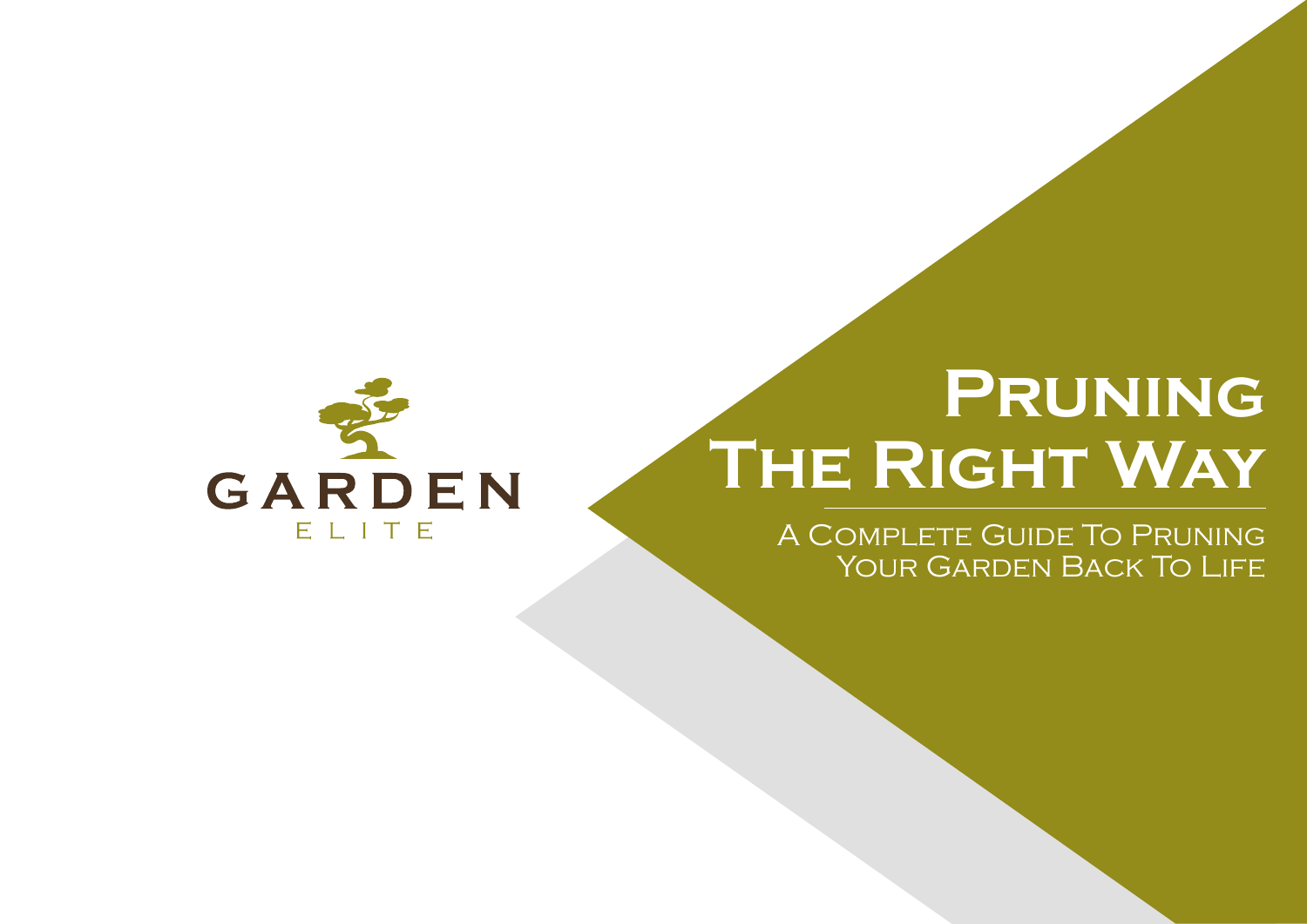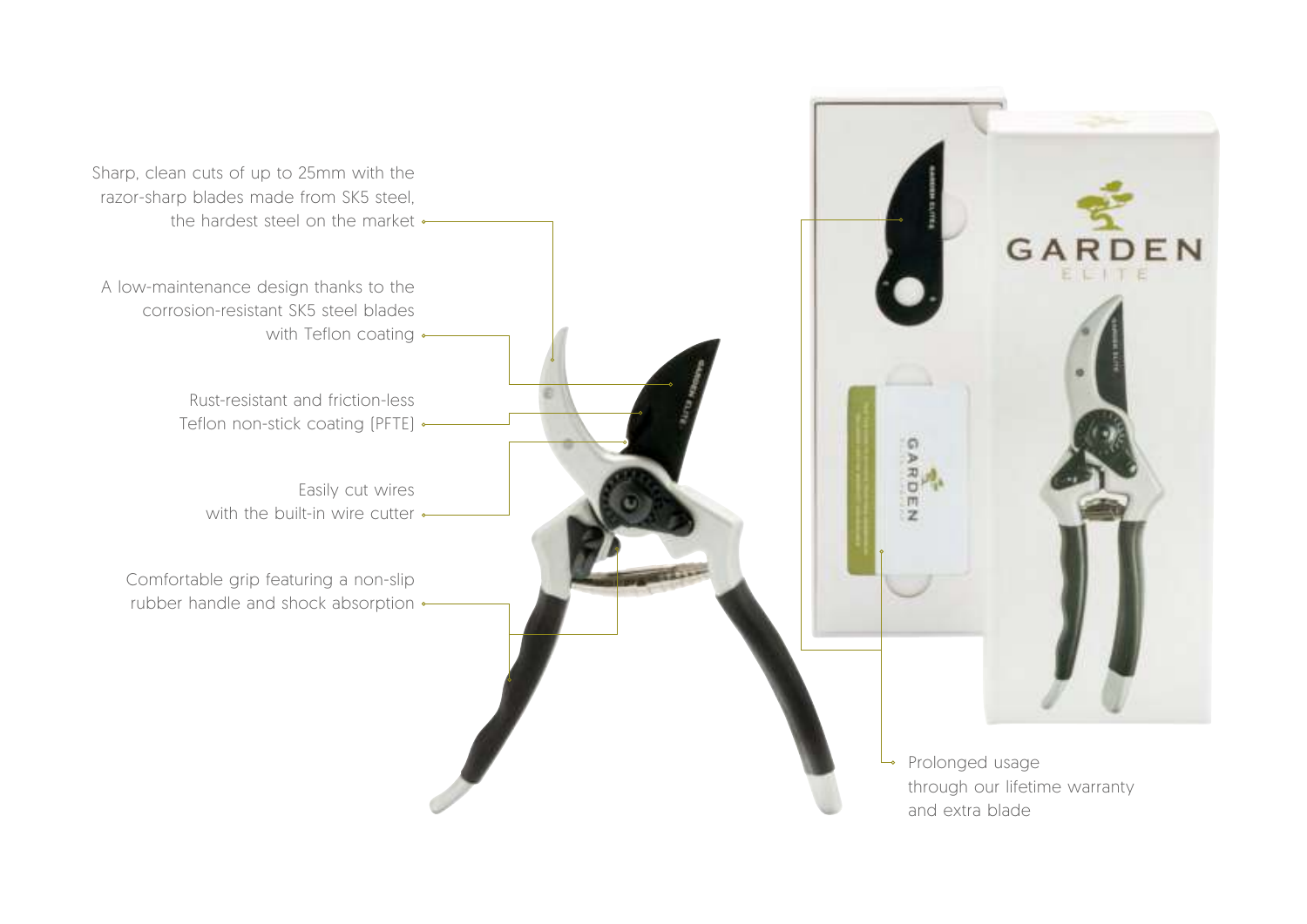

## **Copyrights and legal disclaimer**

### **Please do not share**

Please respect the fact that a lot of work has gone into producing this eBook. I would like to continue improving it and increasing its value to you and my other readers with regular free updates, which requires even more work and effort. Please help by not reproducing this content for any other commercial or non-commercial project and do not share this book directly with others. Rather TELL THEM about it. SEND THEM A LINK to my site, and RECOMMEND that they send us a quick email. For everyone that did not buy one of our products the eBook is available for purchase. Thank you ;-)

#### **Legals:**

All contents copyright © 2016 by Garden Elite LLC. All rights reserved worldwide. No part of this document or the related files may be reproduced or transmitted in any form, by any means (electronic, photocopying, recording, or otherwise) without the prior written permission of the publisher.

The information contained in this eBook is the opinion of the individual authors based on personal observations and years of experience. The publisher has used its best efforts in preparing this book, and the information provided herein is provided "as is." Garden Elite LLC makes no representation or warranties with respect to the accuracy or completeness of the contents of this book. Neither the authors nor publishers assume any liability whatsoever for the use of or inability to use any or all information contained in this publication. Use this information at your own risk.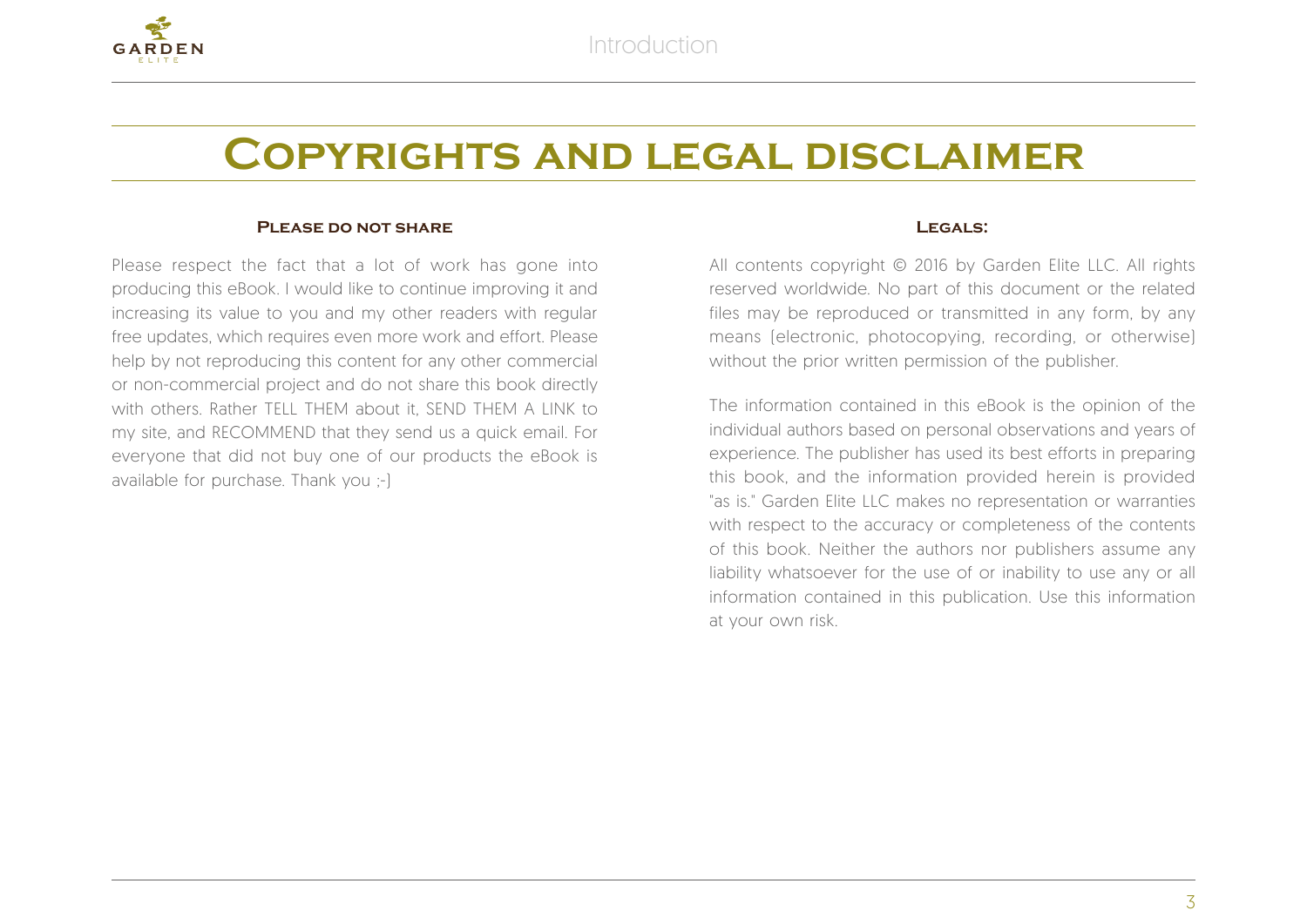

Introduction

## **Table of contents**



- **Chapter 1: How to Approach Pruning**
- **CHAPTER 2: HOW TO USE YOUR PRUNING SHEARS CORRECTLY**
- **Chapter 3: What to Prune and When**
- **Chapter 4: Maintain Your Pruning Shears the Right Way**
- **Chapter 5: Where Can You Find out More Information?**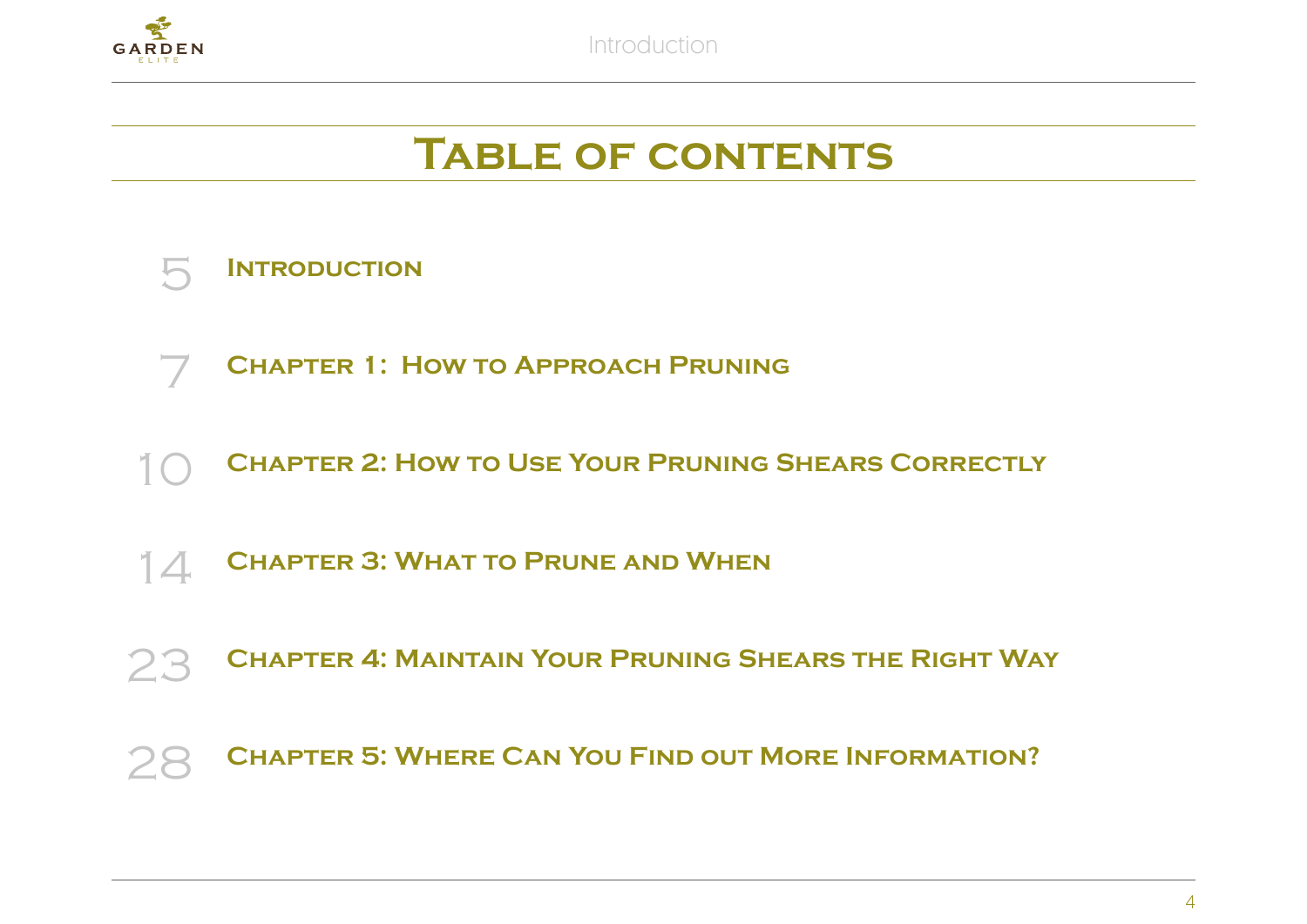

## **Introduction**

## Welcome to Pruning The Right Way eBook!

- Do you find pruning a hassle?
- Do you never know whether you're chopping off the right branch?
- Or maybe you're unsure if you're actually doing more harm than good?

## Well this is the eBook for you.

Pruning can be quick and easy. You just need to know how to do it right.

And that's what we're here to show you.

We've created this eBook to give you the best collection of knowledge and advice for pruning the RIGHT way. Including the general rules you should follow when pruning, how to master different cutting techniques for optimal results AND how to keep your shears in the best condition to save you money in the long run.



This eBook is jam-packed with a ton of great practical information that you can actually put into practice today.

It's easy once you know how. We promise!

Never again will you second-guess yourself before snipping a branch.

We'll even show you which plants need pruning in which seasons. By the end of this eBook you'll have pruning mastered. You'll have complete control over your garden and best of all… Your garden will look absolutely stunning!

Passers-by will be in awe of your glistening green garden. Neighbours will be begging you to show them how you did it. You'll feel so incredibly proud of what you've accomplished.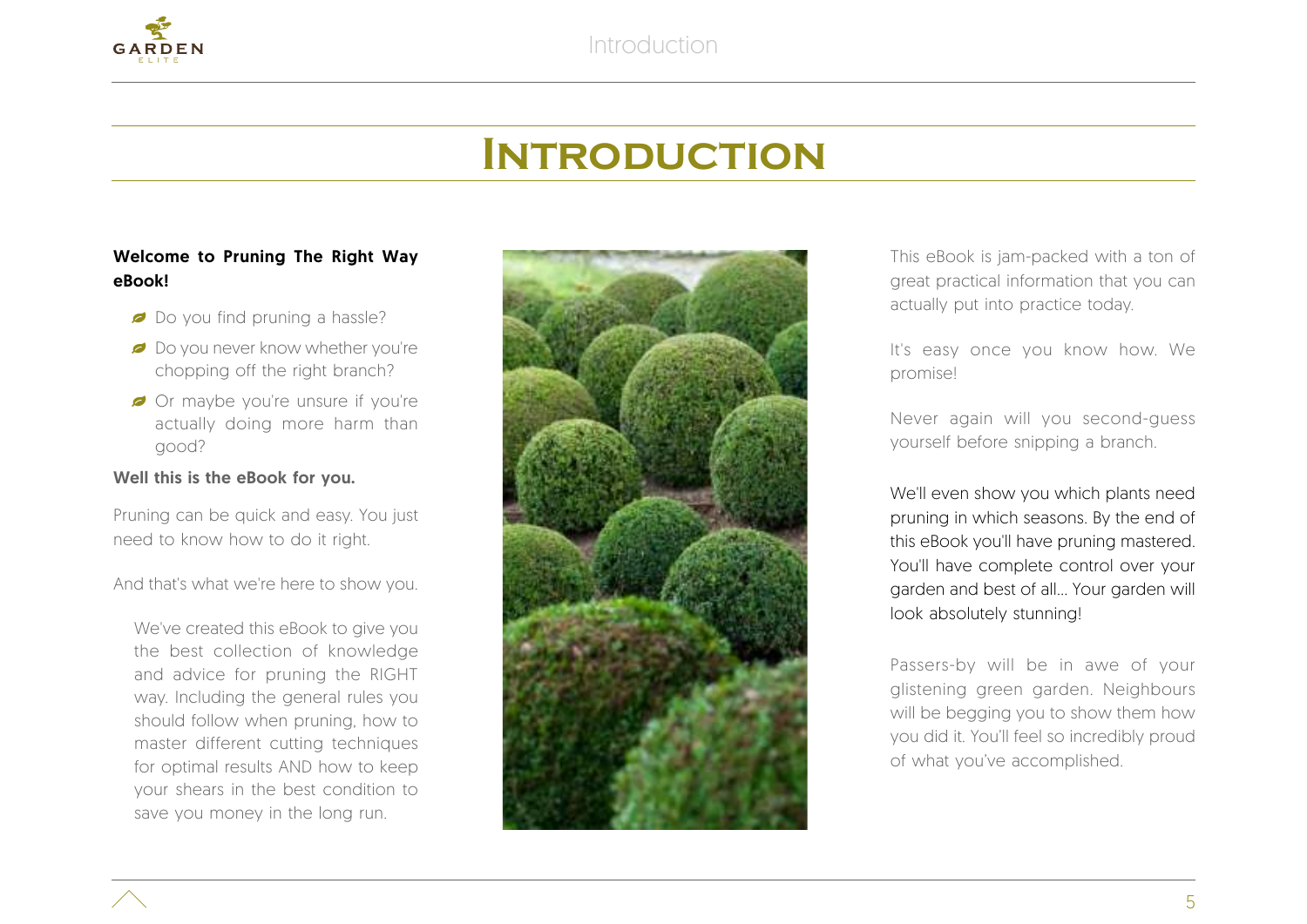Introduction



## So why did we write this book?

Well for one we care a whole lot about our customers. You mean a great deal to us. Your willingness to take care of your plants is very admirable. So we want to do everything we can to help you out.

By showing you how to properly use your Alpha Six Pruning Shears we're not only helping you, we're also doing our part to support nature too. And we wouldn't be in this business if we didn't absolutely love nature.

## Now we want you to close your eyes for a minute and imagine something…

Imagine walking through your garden. Leafy green plants on either side of you, glittering in the sun. The fragrant smell of rain in the air. Only a few months ago your garden was full of dull, droopy and lifeless plants. Not anymore. Imagine how you would feel knowing that YOU have created this wonderland. All by yourself.



Yes, we can give you the knowledge and advice, but you're the one that puts it into action. You create a home for nature. A sanctuary for all forms of life. A sanctuary for yourself.

So join us on the journey to mastering pruning the EASY way.

You've taken the first step to getting a beautiful garden just by getting yourself a copy of this eBook.

## And now it's time to take the next step.

So without further ado, let's get started!

Let that sink in for a minute.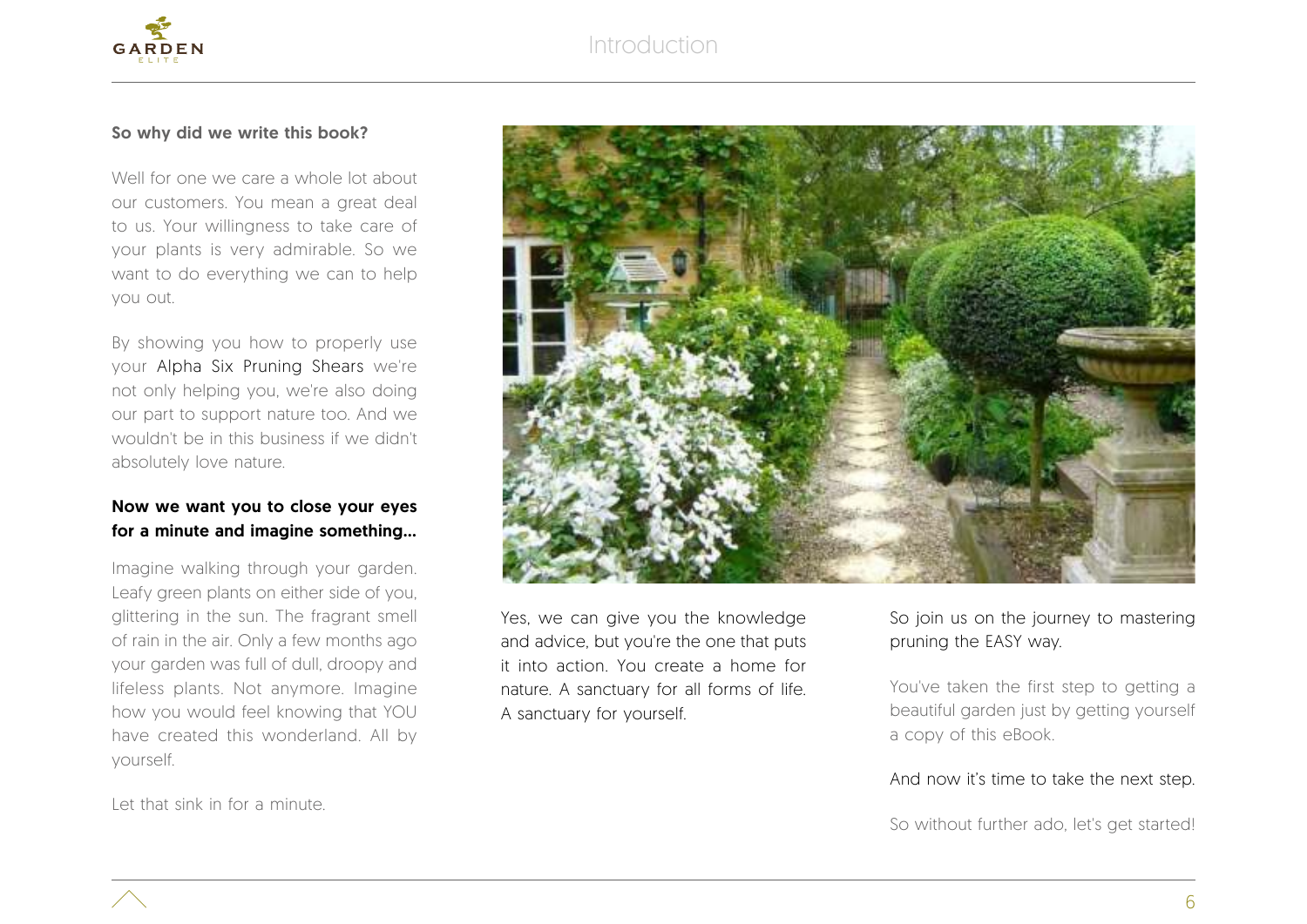

## **Chapter 1: How to Approach Pruning**

## **Introduction**

Do you want your plants to truly thrive? Well pruning is definitely the way to go. For those of you that are still unsure, pruning is the process of removing dead stems and branches to help increase a plant's lifespan and growth. It's perfect for increasing a plant's fruitfulness too.

In this chapter we'll be showing you the top strategies for efficient and effective pruning, why pruning is so important, and what not to do with your Alpha Six Pruning Shears as well as what you should be doing.

## So let's get into it!



## **The Importance of Pruning**

Pruning is a necessary feat if you want to maintain a beautifully green garden. With the Alpha Six Pruning Shears you can accomplish this and so much more. It's easy really.

There are so many benefits to pruning. For one, you'll be rejuvenating the plant. By trimming away any dying stems you'll give the plant a fresh new feeling. Just like when you get your hair cut. Don't you feel ten times better? Well it's exactly the same for a plant.

Training a plant is another great reason. This is especially good for overgrown shrubs and bushes. If you cut off any overgrown stems and branches you can keep the plant at a specific size and shape. Regular pruning can train the plant to grow in a particular way too. Overtime the plant will learn which way is the best way to grow

and you can guide it every step of the way.

Ultimately health is the main reason to prune a plant. Diseased areas of a plant can spread quickly, taking over the whole plant. Destroying every part it reaches. So to prevent this from happening and effectively save the plant's life you want to trim it below the source of infection. Dying or dead stems and branches are an easy entry point for insects and disease. So it's not just diseased sections you need to remove. Keep that in mind.

Safety is important too. Dead branches on trees can be dangerous. The last thing you want is to be walking through your garden and a branch falls on you or any of your family members. That could be seriously painful. To avoid that you should nip disease and death in the bud. Catching it early prevents excessive harm to the tree overall and protects you and other people from falling branches.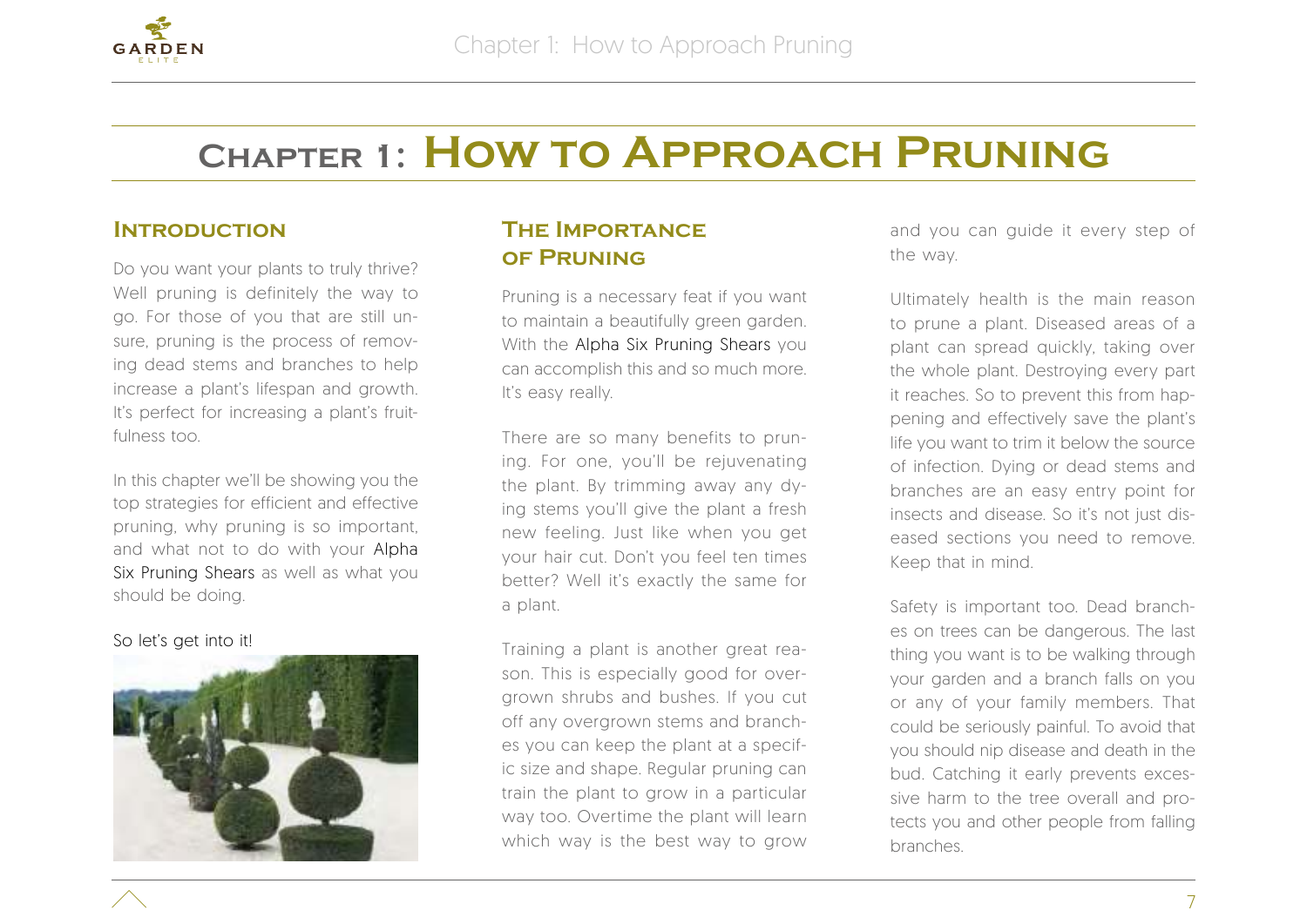

## **Pruning Do's and Don'ts**

The Alpha Six Pruning Shears are a very versatile tool. But, like with most gardening gadgets there are certain things that you can and cannot do with them. And

we're going to show you exactly what they are. We've also included some general rules for pruning to make life that little bit easier.

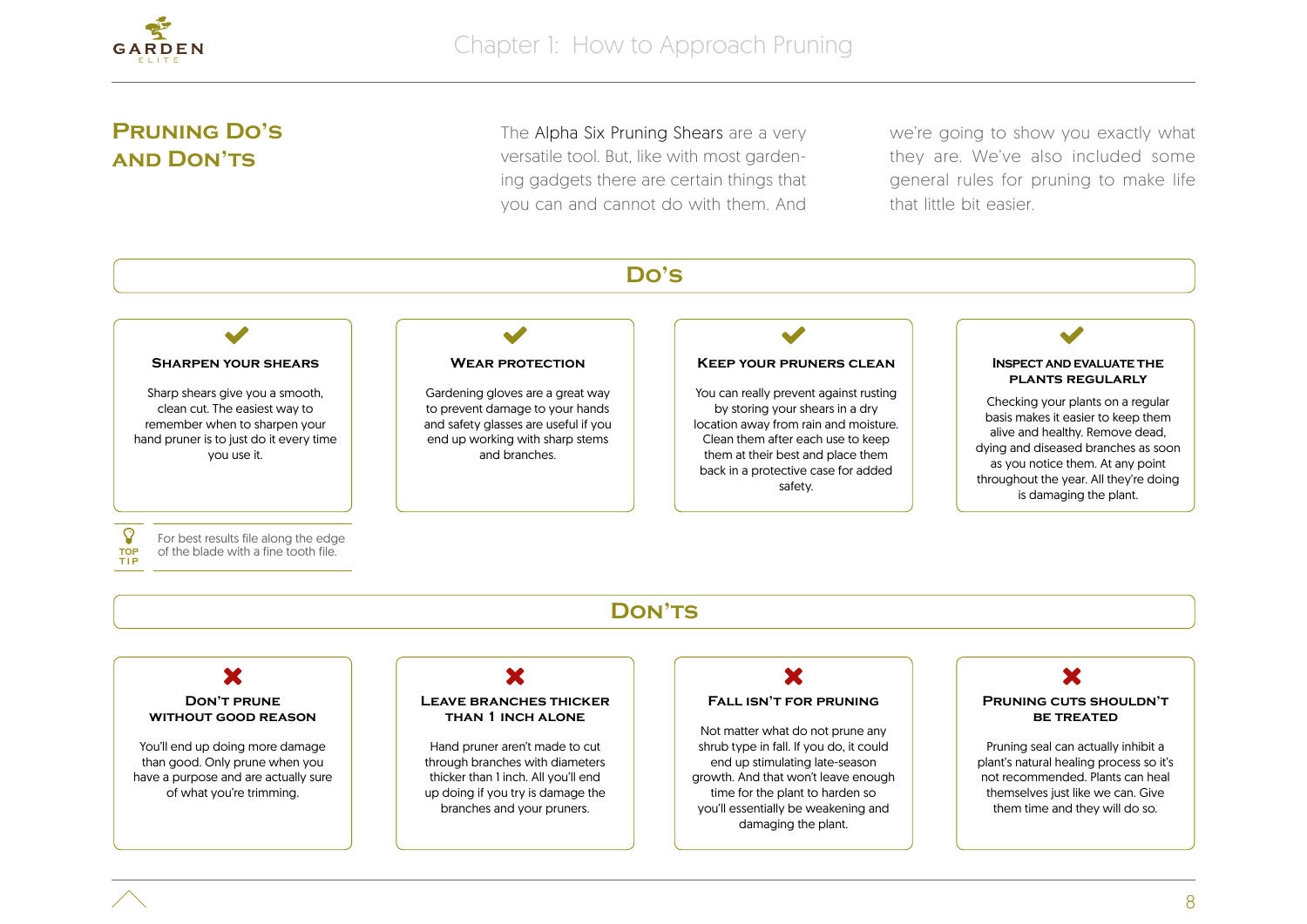

## **TOP PRUNING METHODS** Let's go back to the basics. There are

four basic types of pruning that can create significantly different results. These techniques will take you far and are useful for whatever level of experience you have.

## **Pinching**

This simple procedure is aptly named. It's super easy too. Literally all it involves is pinching off dying or dead buds from plants. No tools required just your hands. Or fingers to be more specific. It's the same technique as if you went to pinch yourself after something incredible happens. The point of pinching is to encourage thick growth. You'll want to use the pinching technique mainly on annuals, perennials and small-leafed shrubs. It'll remove terminal growth.



## **Heading**

Heading is similar to the pinching option but much more aggressive. For this technique you end up trimming the stem at a point much further down (See image). The aim is to coax dense growth for a much fuller appearance. You'll be removing part of the stem with heading.



## **Thinning**

Thinning is great technique if you want to really open up the plant. You can use it to remove stems and branches so that only the main branch is left. It's also great if your plant has branches that cross or rub. You can remove them too. This procedure eliminated the entire stem.



#### **Shearing**

The main use for the shearing method is on hedges and bushes. It's used to create that distinctive spherical or square form you always see in people's gardens. Shearing stimulates numerous buds to produce new growth. This technique is used on plants that have many lateral buds. All of them are quite close together too. If you decide to use this technique there is one thing to keep in mind. Choose small-leafed plants. That way the cuts you make through the leaves will be much less noticeable.

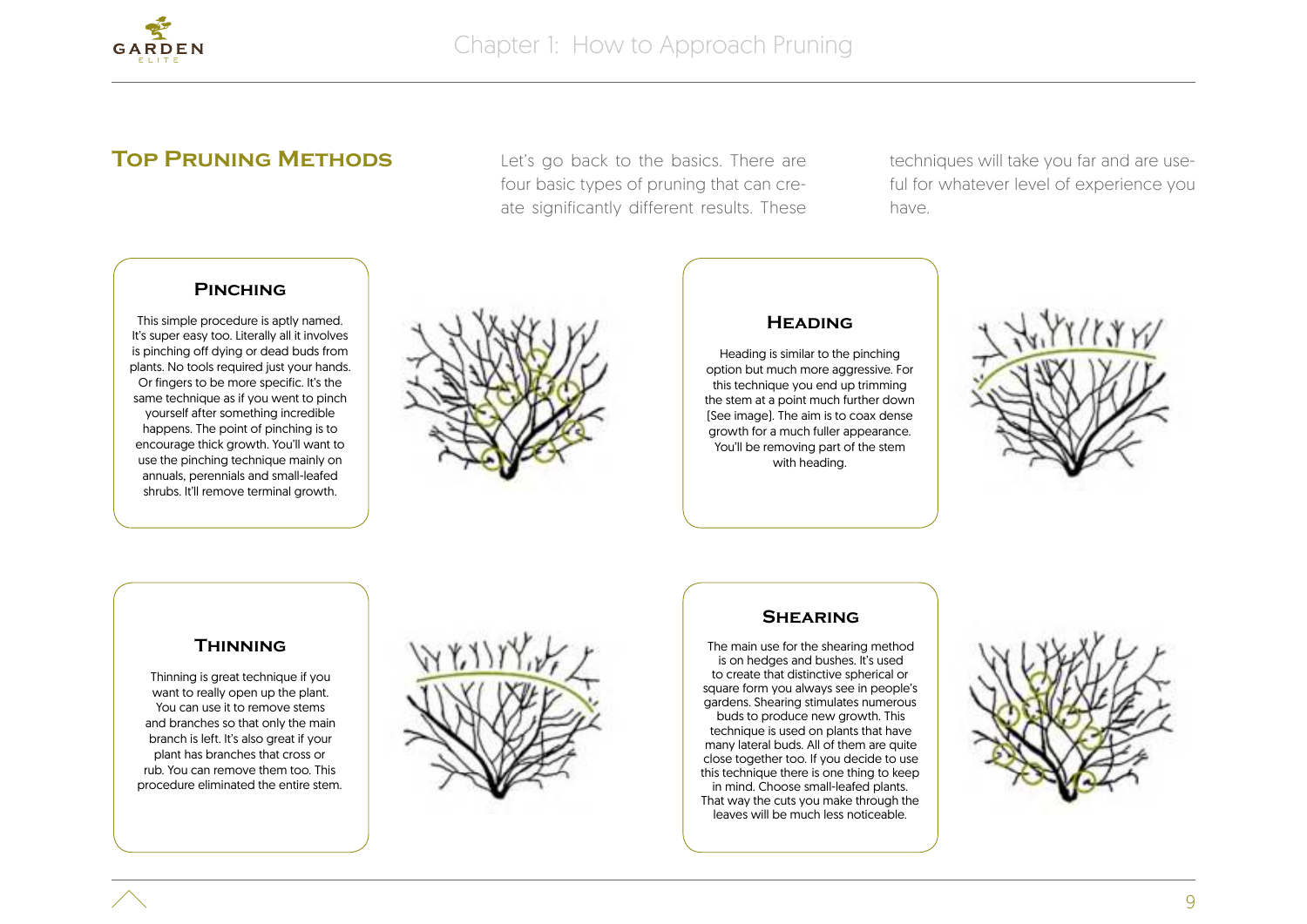

## **Chapter 2: How to Use Your Pruning Shears Correctly**

## **Introduction**

Welcome to the second chapter everyone!

It's now time to show you how to use your Alpha Six Pruning Shears the right way. Correct use can ensure a lengthy lifespan and save you time and money as well.

Pruning shears are very easy to use. All you have to do is locate the stem or branch you want to remove and place the blades on either side of it. Then simply squeeze the handles and you'll cut through the branch. You'll want to stick to stems with a diameter smaller than 1 inch or you'll experience problems. Thicker branches tend to be harder to cut through so only trim what you can. Don't force it. Just go by your own hand strength.

## **Before You Start**

Before you even start pruning you should check your shears are clean sharp and in good working order.

Having clean blades before you start makes your job a whole lot easier. The cuts will be making will have a smoother finish. Plus, you won't be contaminating the plant with whatever bacteria's coating the blade. It's so easy to keep your blades clean too. All you need is soap and white vinegar.

Sharp blades take out a lot of the hard work involved in pruning. In the previous chapter we spoke about sharpening your blade. So feel free to go back and remind yourself (it's under the "do's" section). We definitely recommend sharpening your blade before you use it. And then clean it to remove any residue left over from the file or shavings of the blade.

Pruning shears in good working order work well. Ones that aren't don't. It's as simple as that. You should be able to recognise if something is off with your shears. They just won't feel right. The blades may not be aligned or it might feel too stiff when you squeeze the handles together. Using the shears when you experience problems like these could end up damaging them further. So you're better off fixing the problems early on before they get too severe.

Don't worry we're going to go into more detail about maintaining your Alpha Six Pruning Shears in Chapter 4. And what to do if you experience the problems mentioned above among others.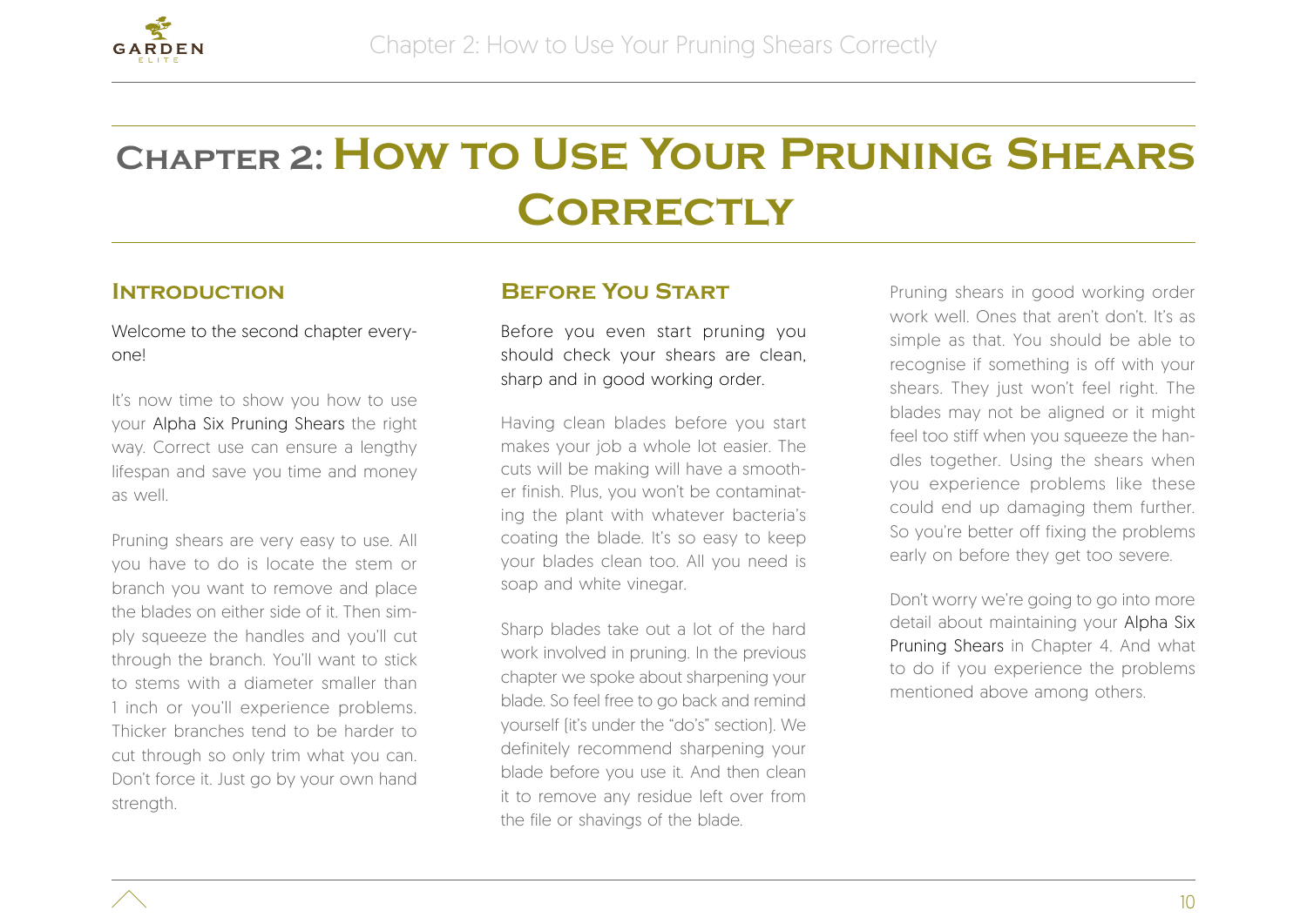

## **How to Make the Best Cut**

The first step to making the best cut is to choose where to cut.

You'll want to evaluate the plant in its entirety and then choose a branch that needs cutting. The best way to decide this is to refer to the 3 D's. Dead, damaged or diseased. These are the main reasons for pruning, but you can also prune for other reasons too. Thinning or shaping the plant for instance.

After you've chosen the stem or branch that needs trimming you'll now need to find a good area to make the cut. This depends mainly on the type of plant you're working with. Remember, your main aim when making cuts is to speed up the healing process. Every cut is a wound afterall.

## **Old Hardwood Trees & Shrubs (Over 1 Years Old)**

Right so here's what you want to look out for. At the base of the branch you're planning to cut there will be a "collar" of sorts. This "collar" will encircle the branch forming a ring. You'll want to cut just above this ring. Not into it. Ever. On older trees this area is much larger. Therefore it's more visible too.



#### Here's how to make a great cut, that'll promote new growth effectively.

All you have to do is find a bud or offshoot that is pointing in the direction you want. So, it'll need to be pointing towards where you want it to grow in the future. Then simply cut a little above the node. You may find that you have to cut away more wood to really get this cut. That's totally fine though. **TIP**



## **Conifer & Hardwood (Over 3 Years Old)**

The older plants get, the harder they are to prune. This is especially true for conifer wood and hardwood, mostly because their buds tend to become enshrouded within the wood. If you have some conifer wood or hardwood in your garden, we have some advice for you. Simply make your incision at whatever place you would like. Regrowth may take time, or it may not happen at all. It all depends on whether the wood is healthy enough. If the plant does start growing again from that point you can follow up with further cuts to remove any leftover dead or dying wood.

### **Smaller Plants**

When working with smaller plants you should find a strong node that has more than one healthy buds. Nodes are the areas on plants that hold leaves and buds. So you'll want to make your cut just above this node in the internode. The internode is the space between nodes on a plant.



**TOP**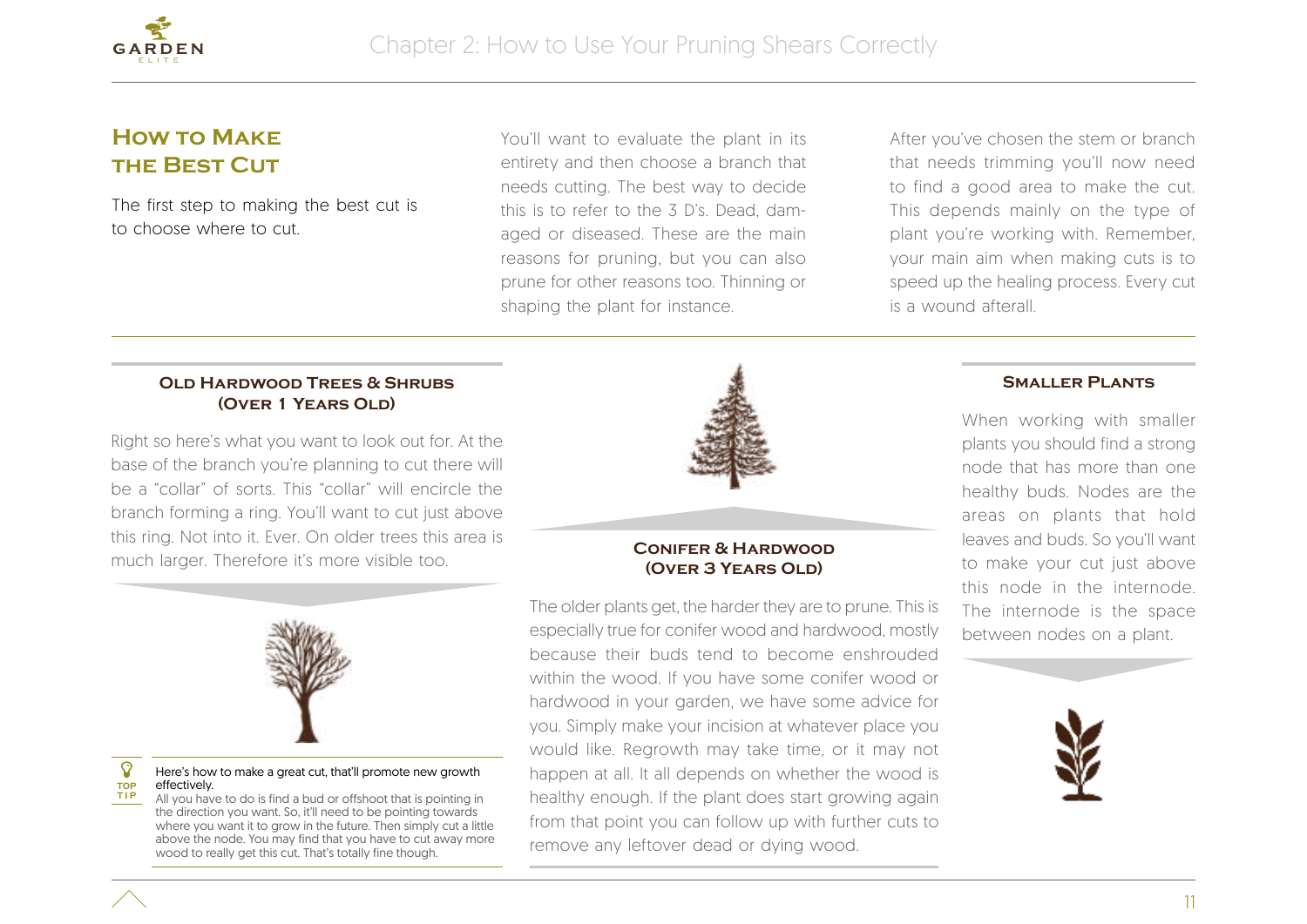

## **Pruning Tips and Techniques**

Your Alpha Six Pruning Shears are the easiest tool in the shed to use. We're not kidding. Literally all you have to do is place a stem or branch in between the two blades and squeeze the handles. Squeezing the handles pushes the top blade towards and past the thick base. Hence the name Bypass pruners. This cuts the stem or branch. Job done.

We've got some tips and techniques for you that will really help you out.

So let's get into them.

### **Upside Down Works**

A great technique we've found, is to flip your pruners when you're cutting very close to a main stem. By upside down we mean that the blade is on the underside and the base is on top. Got it? When you're doing this just keep in mind that when you squeeze the handles the blade will shift about a quarter of an inch. Hence the cut will shift too.



#### **Angles Are Important**

#### **Opposite-Branching**

Opposite-branching is where the branches or stems grow directly across from each other on a branch. We advise you cut straight across the branch just above the node. No angle is required for this cut at all.

#### **Alternate-Branching**

This differs for alternate-branching. Like the name suggests, the branches or stems alternate on which side they grow. So, you won't find two stem growing out of the same node. If the stem is growing on the left hand side of a node, the node above and below will have a stem growing out of the right side. Make sense?

Right so when making a cut you'll want to cut away from the node at a 45° angle. Hence you will start to cut at a lower point on the opposite side of the bud and end at a higher point on the same side as the bud.

#### **ONE CUT VS MULTIPLE CUTS**

You may be tempted to use your secateurs like scissors and make small snips through a branch. Don't do this. Not only will you wear the blade down quicker, but you'll also make your hand tired. By the end of the pruning session your hands will be knackered.

What you want to do is this: Relax you hand so the pruners are completely open. Then place the stem or branch fully between the blade and base. If it doesn't fit then you shouldn't really be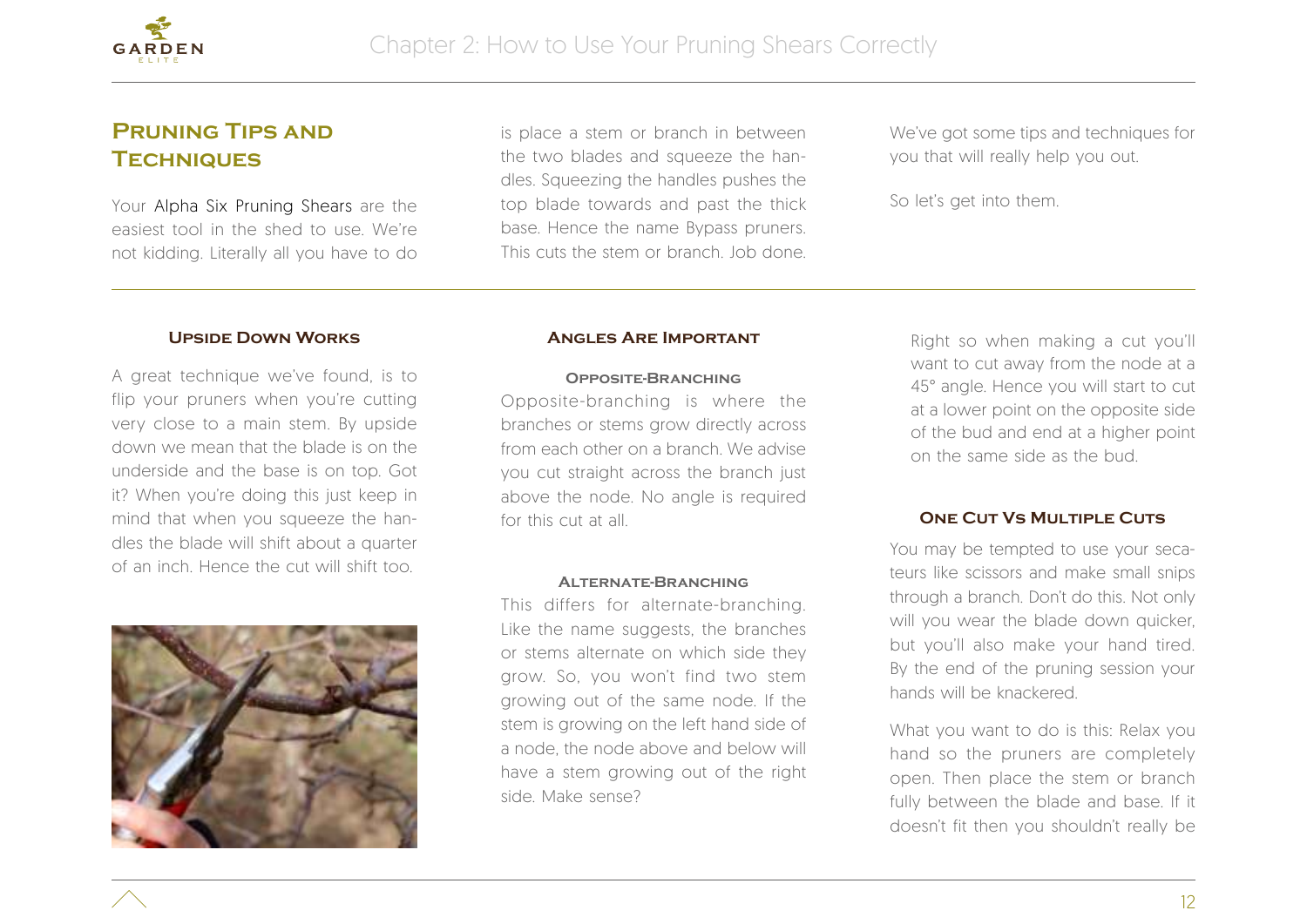

using your Alpha Sixes to cut it. If it does just squeeze the handles and you'll cut through the branch in one smooth cut.

## **Say "NO" to Fatigue**

Constant pruning can take its toll on your hands. But to give you the most protection we've taken that into account with the Alpha Six Pruning Shears. They have a comfortable grip to reduce the stress on your hands and shock absorption to reduce the impact of each cut.

If you want to take it a step further we've come up with a few other tips you can try to protect your hands further.

What you'll want to do is, always use the deepest part of the blade when you make a cut. This is the best way to get maximum leverage. Another tip is to not use your fingertips. Instead you're going to want to use the bases of your fingers and the balls of your hand.

Like we've mentioned before, if you have trouble making a cut because of the thickness of the branch or your level of strength you should switch to a different tool. Try loppers instead.

#### **Pruners Are for Pruning**

We've all been there. There's a bit of metal wire that needs trimming. You've got your pruners handy. It'd be so easy. Don't do it though. All you're going to do is nick the blade and from then on every single cut you make in the future is going to be that little bit harder. It's not worth it. What you'll want to do is switch to the wire cutter that we've included with your pruning shears.

#### **Minimise Sap Leakage**

Sap is the often clear fluid that circulates throughout the plant in its vascular system. Leakage generally occurs after you have cut a plant but you shouldn't worry. It's completely harmless. Considering sap leakage is basically like the plant bleeding you should really try to minimise it.

A benefit of using your Alpha Six Pruning Shears is that they have a Teflon non-stick coating (PFTE). This helps protect the blades against the impact of sap leakage, preventing the blades from sticking together. There's also a sap drain to allow the sap to move away from the blades.

#### **Growth Cycles**

One way to do this is to prune at the right time. Not all plants should be pruned at the same time. Growth patterns are different as each plant has a different cycle. Just keep that in mind and the plants regrowth won't be affected. Also some plants bleed more than others so keep that in mind.

We'll discuss which plants are more prone to bleeding in the next chapter. You'll even learn when the best time to prune them is, as well.

#### **NO bandaids**

After pruning you shouldn't bind or wrap a cut. Ventilation is key. It helps promote the healing process. If you try to bind or wrap the cut you will be impeding the ventilation. Also the binding will cause dampness which encourages the growth of bacteria, causing fungal diseases. Painting pruning cuts is a no go too. This is for the exact same reasons as binding and wrapping.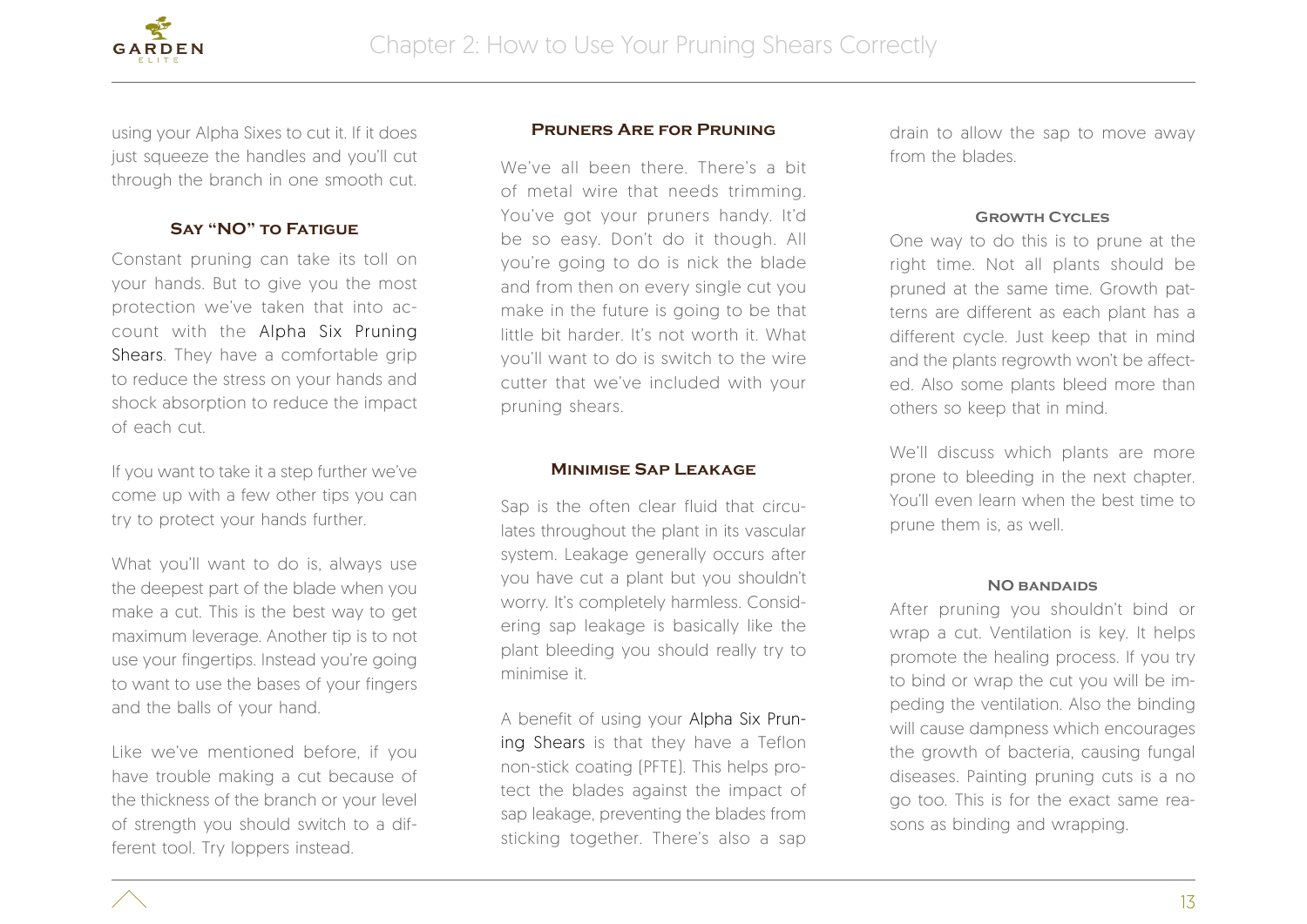

## **Chapter 3: What to Prune and When**

## **Introduction**

There are four main categories that plants fall into. Bryophytes, Pteridophytes, Gymnosperms and Angiosperms. Yes, we had trouble pronouncing them too. Good thing this isn't an audiobook right? Each plant type requires a different level of pruning. We've written this chapter to help you prune the right plants at the right time.

The last thing you want to do is to walk into your garden and find all your plants dead. And that's what could happen if you don't prune at the right time.

To make this chapter even more interesting we've decided to include some great tips and tricks. Follow these and you'll be well on your way towards an extremely beautiful garden overflowing in colourful vegetation. Instead of one that is full of death and disease. Because no one wants that.

Right, well we hope you enjoy this chapter!

## **Plant Types**

### **Bryophytes**

- Small: around 1-2cm tall
- **Flowerless, fruitless, seedless**
- Main types: mosses, hornworts and liverworts
- Non-vascular (don't have the correct tissues to develop roots, leaves and stems)
- Grow outwards; blanketing trees, leaves and rocks
- Use spores rather than seeds to reproduce

This will be the easiest type of plant you will ever prune. It won't even be hard work. Bryophytes aren't for everyone though. But keep in mind that they are still plants not weeds.



## **Pteridophytes**

- Various sizes
- **Flowerless**, fruitless and seedless
- Main types: ferns, club mosses, horsetails
- Vascular (has the right tissues to grow leaves, stems and roots)
- Use spores to reproduce rather than seeds

As these are flowerless plants you won't ever have to put the deadheading technique into effect. You won't have to worry about pruning the plants to much, effectively preventing fruit growth, as they don't grow fruit either.



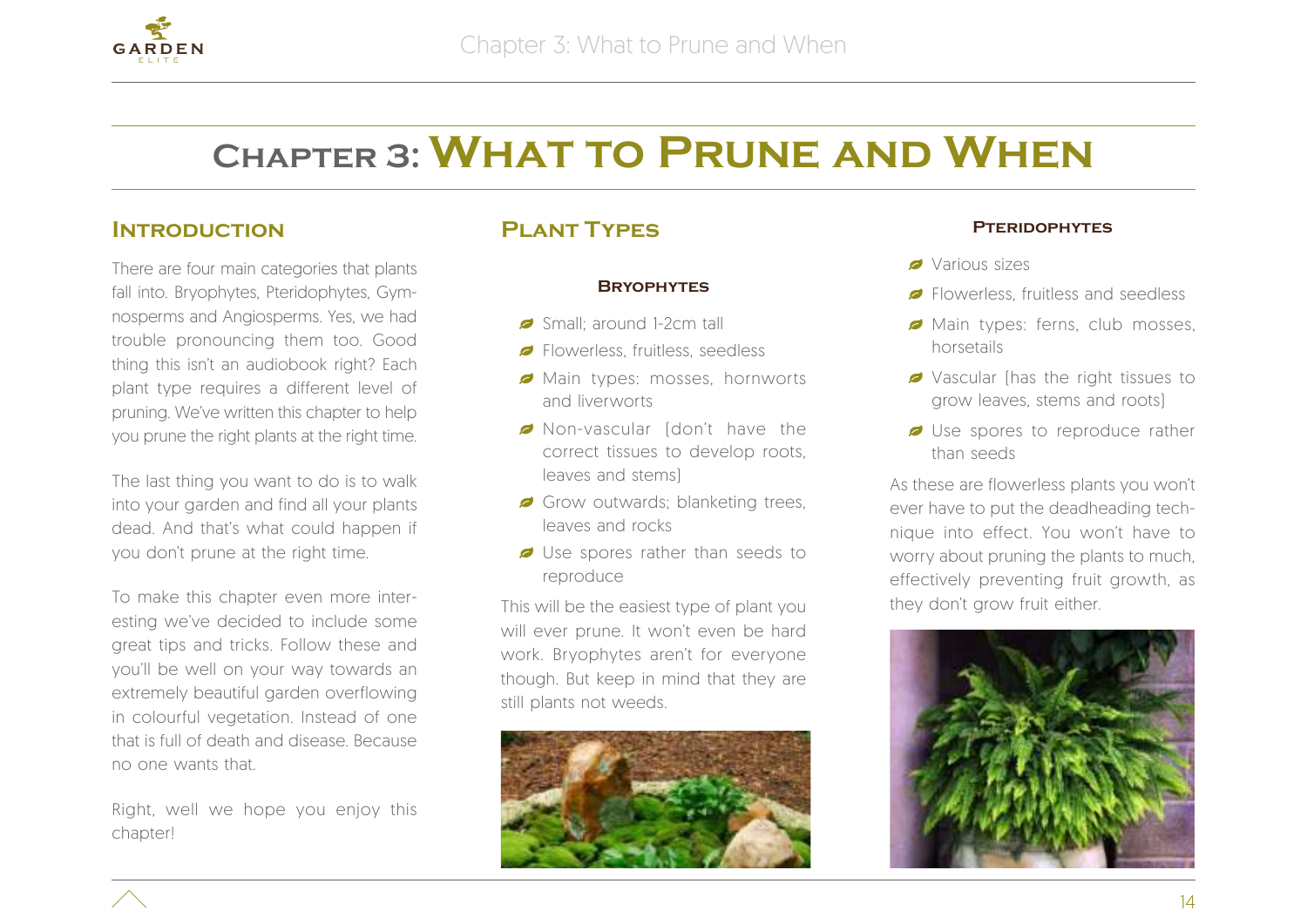

## **Gymnosperms**

- Various sizes
- **Flowerless**, fruitless
- **Produce seeds**
- Main types: conifers, cycads and ginkgo
- Vascular
- Have seeds without outer shells: unprotected by ovaries or fruit
- **P** Reproduce by transferring pollen via wind

Pruning Gymnosperms are a great way to let your creative side run wild. The main pruning purposes are for aesthetic reasons so you can pretty much do what you like. Within reason of course.



- Various sizes
- Flowered and fruitful
- **Produce seeds**
- Main types: monocotyledons and dicotyledons
- Vascular
- Seeds are formed within fruit
- Reproduce via the use of flowers

Angiosperm pruning allows you to put a lot of pruning techniques to use. It's a great way to practise and master all the different techniques.





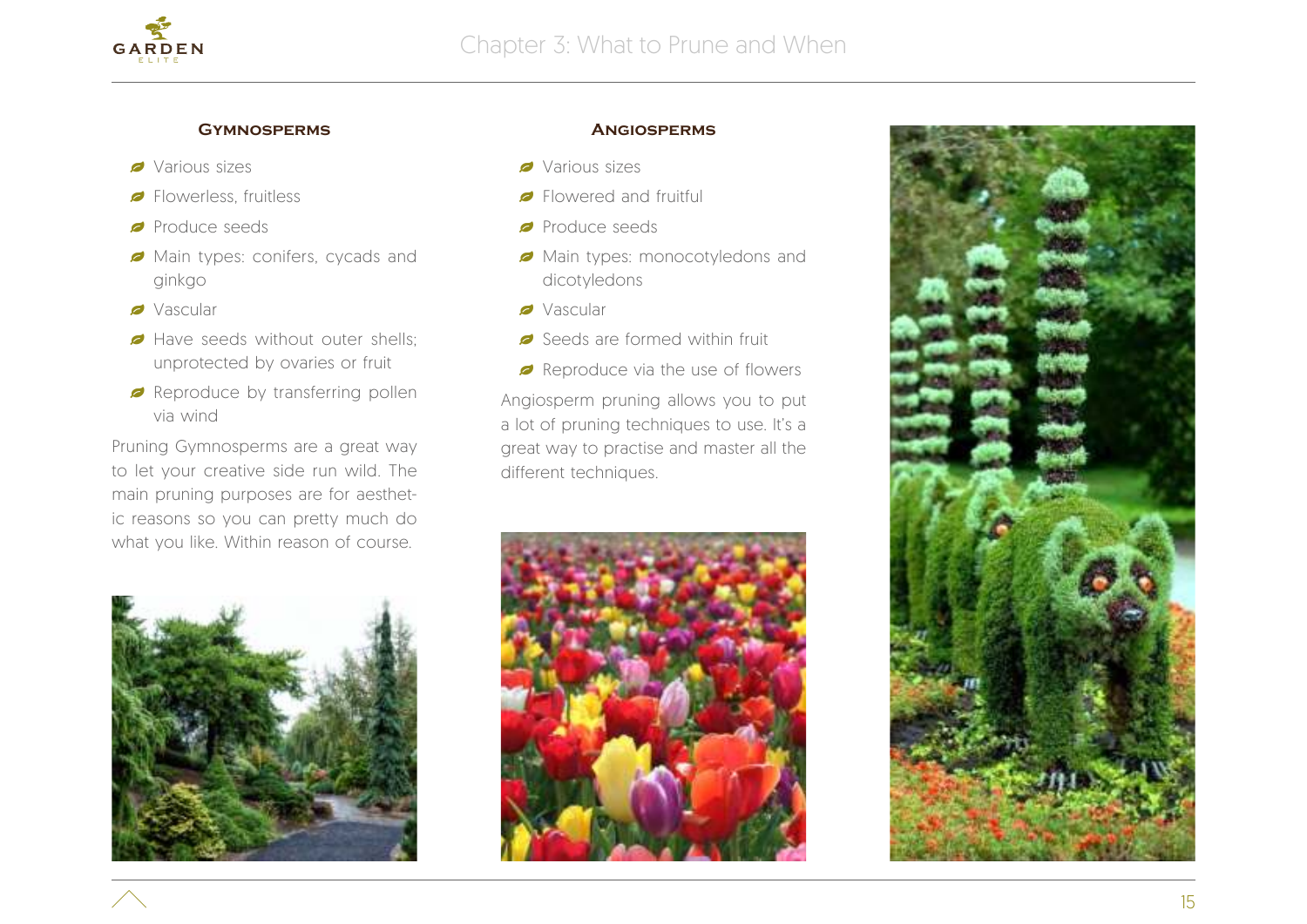

## **What to Prune When**

This table does not contain an extensive list of plants that you can prune with

any tool. We've only included plants that can be pruned with your Alpha Six Pruning Shears. Remember, if you come across a branch that's too big don't try and cut through it with your shears. Switch to a bigger tool. Also keep this in mind if you struggle cutting through a branch too.

| <b>PLANT TYPE</b>                                                                                                             | <b>PRUNING SEASON</b>                                                                    | <b>TOP TIP</b>                                                                                           |
|-------------------------------------------------------------------------------------------------------------------------------|------------------------------------------------------------------------------------------|----------------------------------------------------------------------------------------------------------|
| <b>CAPTION:</b><br><b>Spring-Flowering Trees and Shrubs</b><br>Bloom in Early Spring -<br>E.g. lilac, rhododendron, forsythia | <b>Late Spring</b>                                                                       | Remove old stems all the way<br>down to the ground<br>to allow for new stems to grow                     |
| <b>CAPTION:</b><br><b>Summer-Blooming Trees and Shrubs</b><br>E.g. butterfly bush, potentilla, crape myrtle                   | Winter -<br><b>Whilst still dormant</b><br><b>Early Spring -</b><br>Just before regrowth | You can always prune down to the ground<br>in late winter and it won't negatively affect<br>their growth |
| <b>CAPTION:</b><br><b>Hydrangeas</b><br>E.g. mophead, lacecap, oakleaf                                                        | <b>Before Mid-Summer</b>                                                                 | Don't prune in early spring or you'll be<br>trimming off flower buds                                     |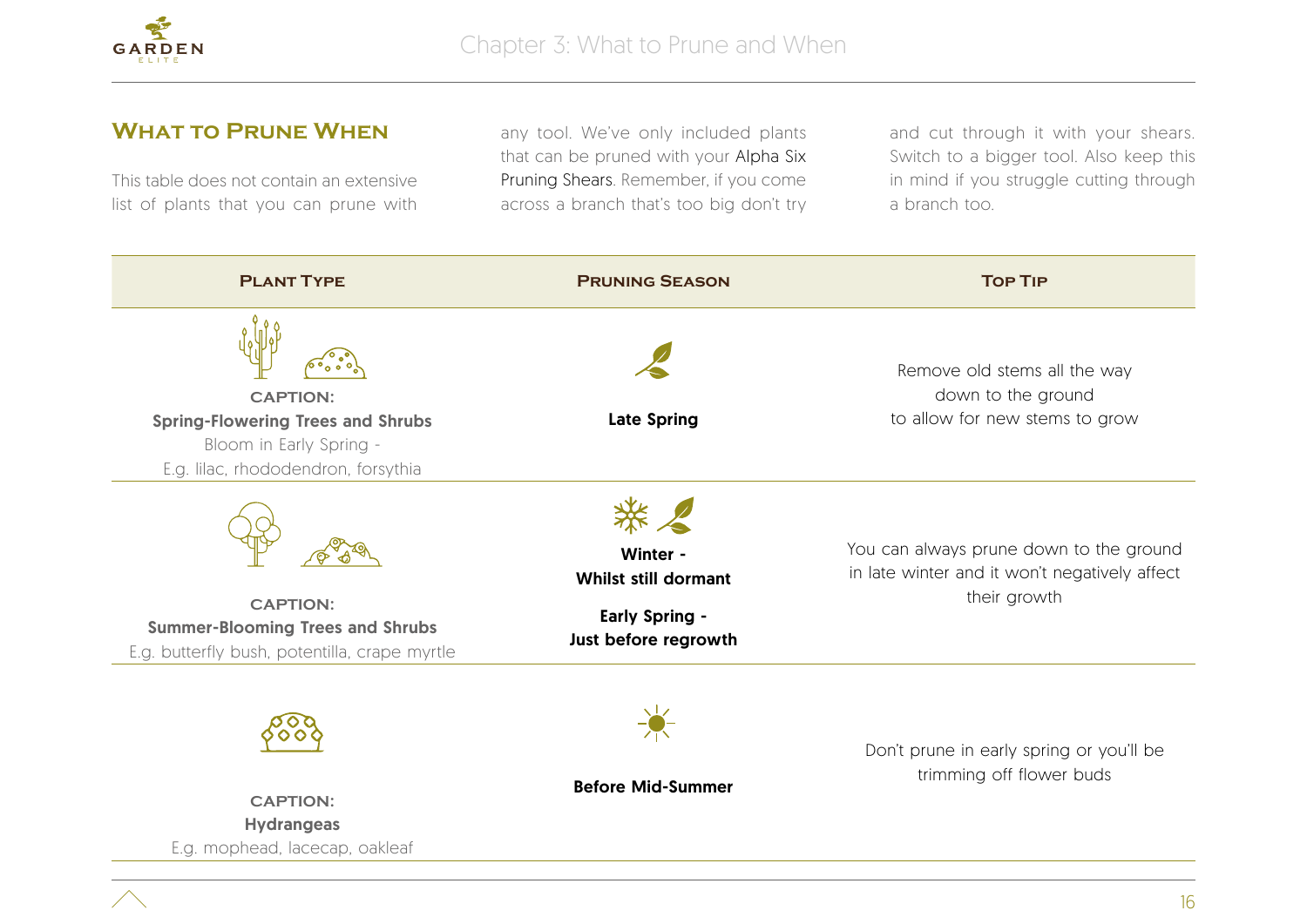

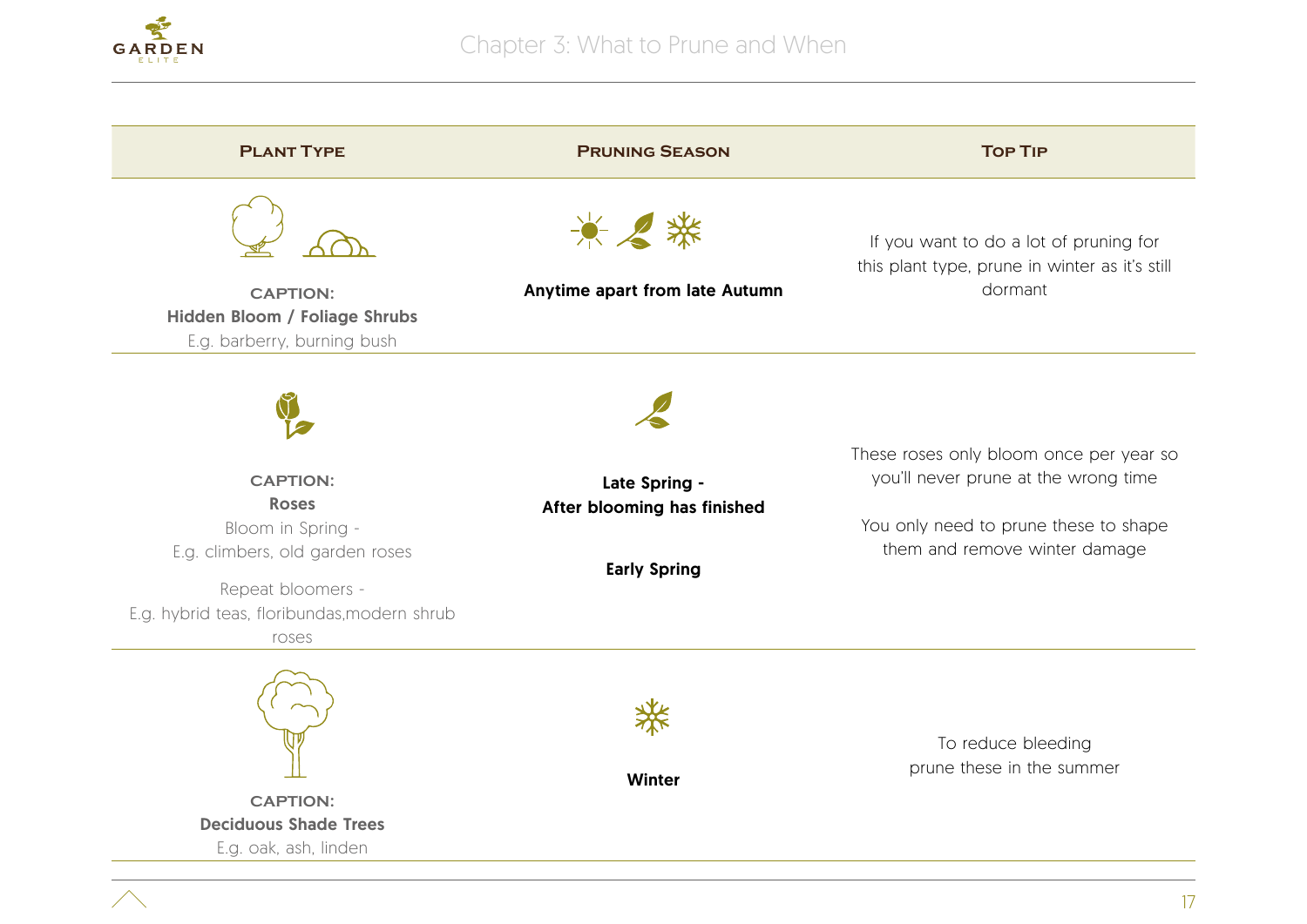

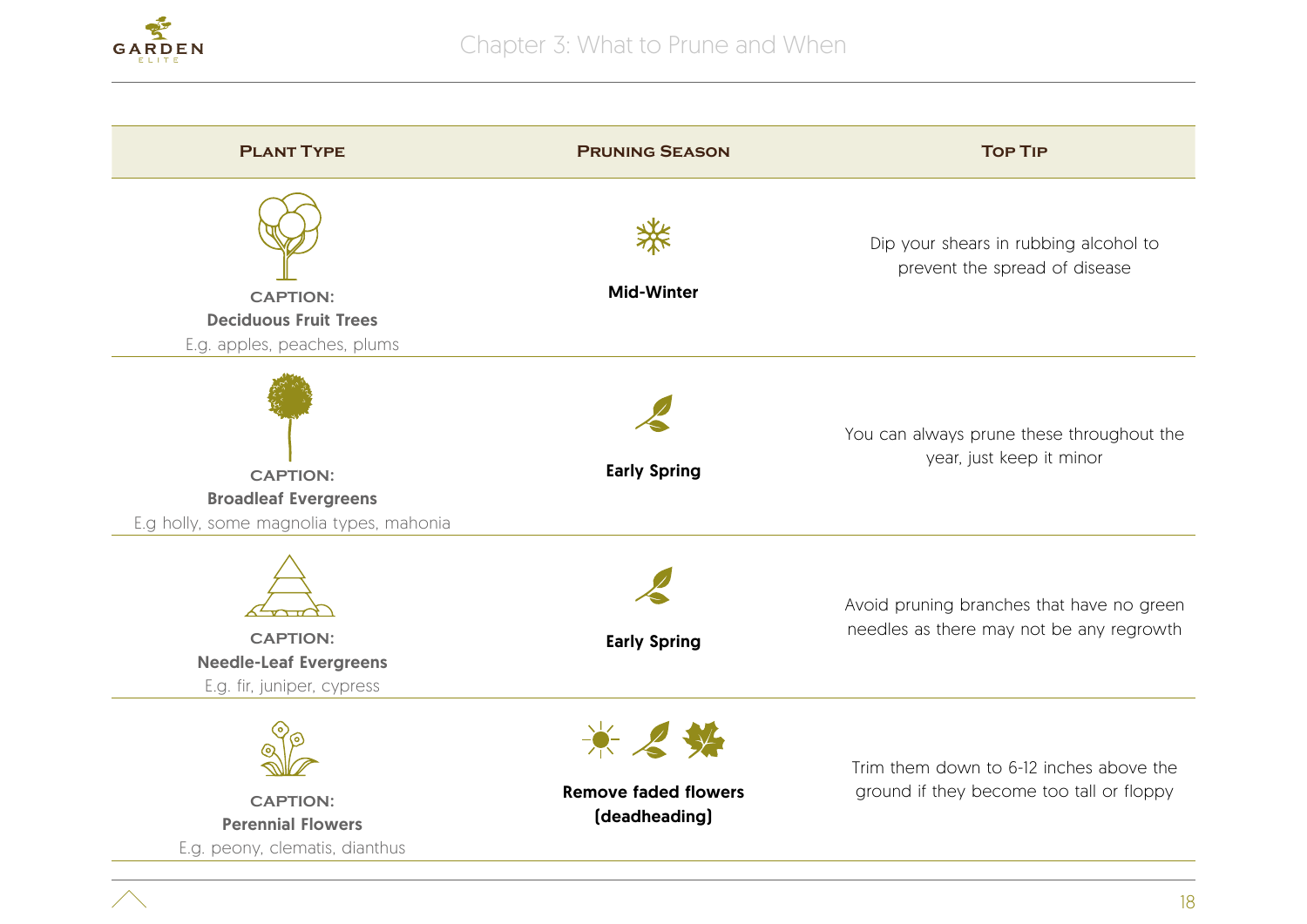

| <b>PLANT TYPE</b>                                                             | <b>PRUNING SEASON</b>            | <b>TOP TIP</b>                                                       |
|-------------------------------------------------------------------------------|----------------------------------|----------------------------------------------------------------------|
| <b>CAPTION:</b><br><b>Annual Flowers</b>                                      | 米名奖<br><b>Deadhead regularly</b> | Promote thick regrowth the same way as<br>perennials [see above]     |
| E.g. begonia, gladiolus, lilies                                               |                                  |                                                                      |
| <b>CAPTION:</b><br><b>Bush Berries</b><br>E.g. blueberry, currant, gooseberry | <b>Winter</b>                    | Remove old stems<br>by cutting at ground level                       |
| <b>CAPTION:</b><br><b>Grape Vines</b><br>E.g riverbank, frost, catbird        | <b>Winter</b>                    | If you want produce some great grapes<br>prune near the lateral arms |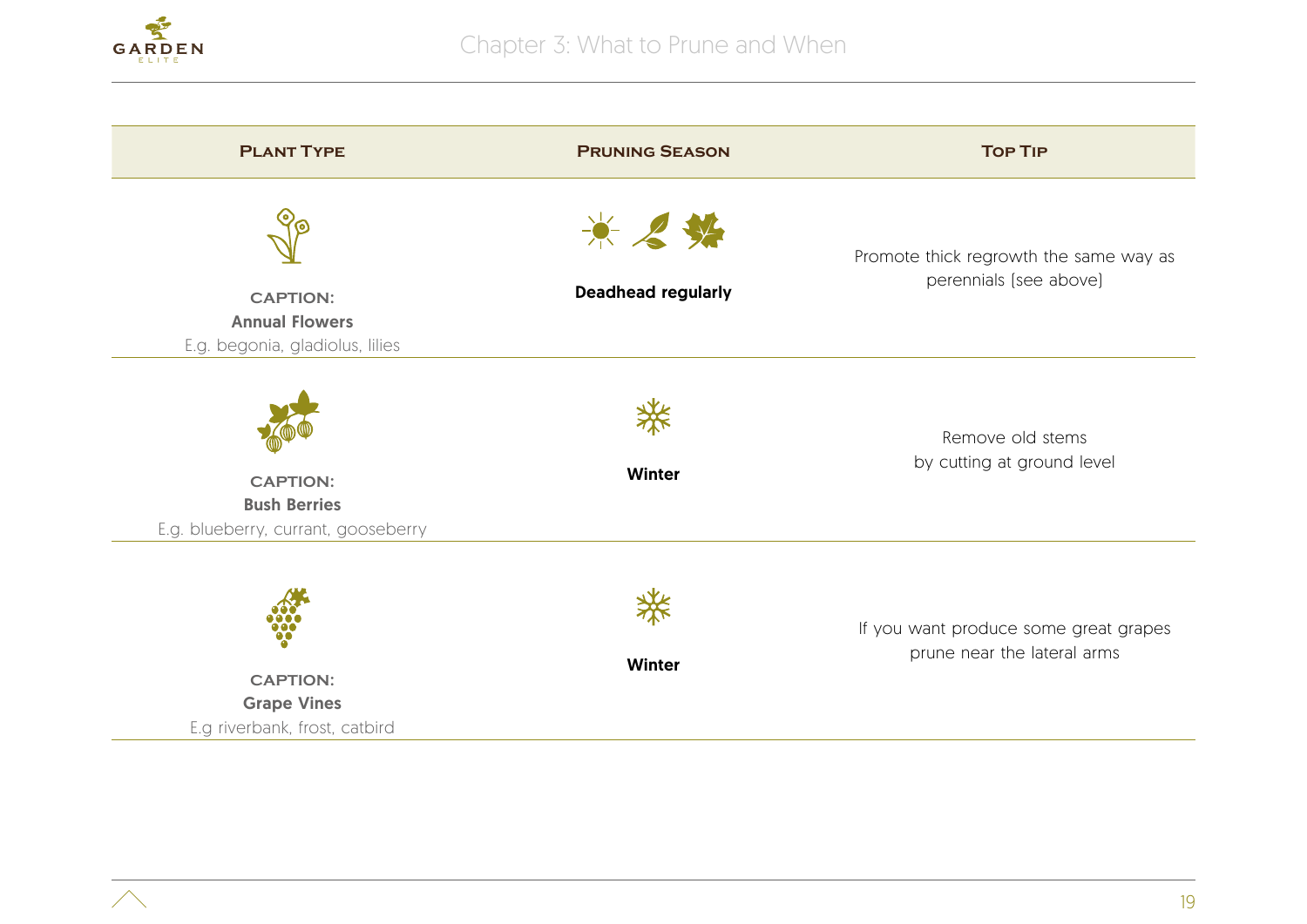

## **Plants Prone to BLEEDING**

Plants, like humans, are different in many ways. For one, some plants tend to leak sap more than others. Unfortunately, there isn't a cure for this. But you can do something. And we talked about this

a bit in the previous chapter. Do you remember? We said that there are certain points in a plant's growth cycle that are better for pruning.

So let's tell you about them.

We've even put it in another table for you.

Oh and just to remind you, these are plants that you can prune with your Alpha Six Pruning Shears. But like we've said before, if you come across a branch that is too thick or hard to cut through. Choose a different tool. Safety first guys.

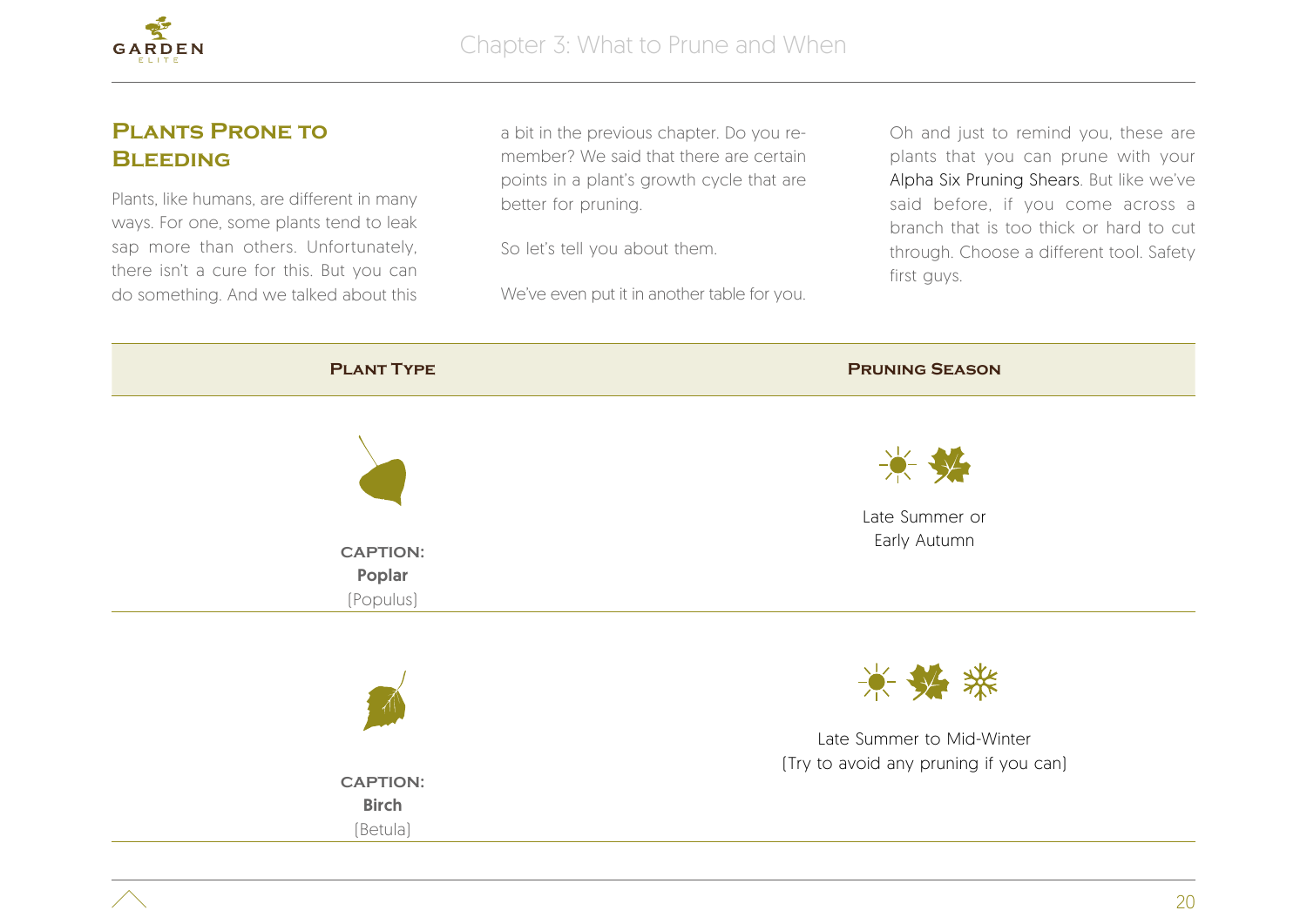

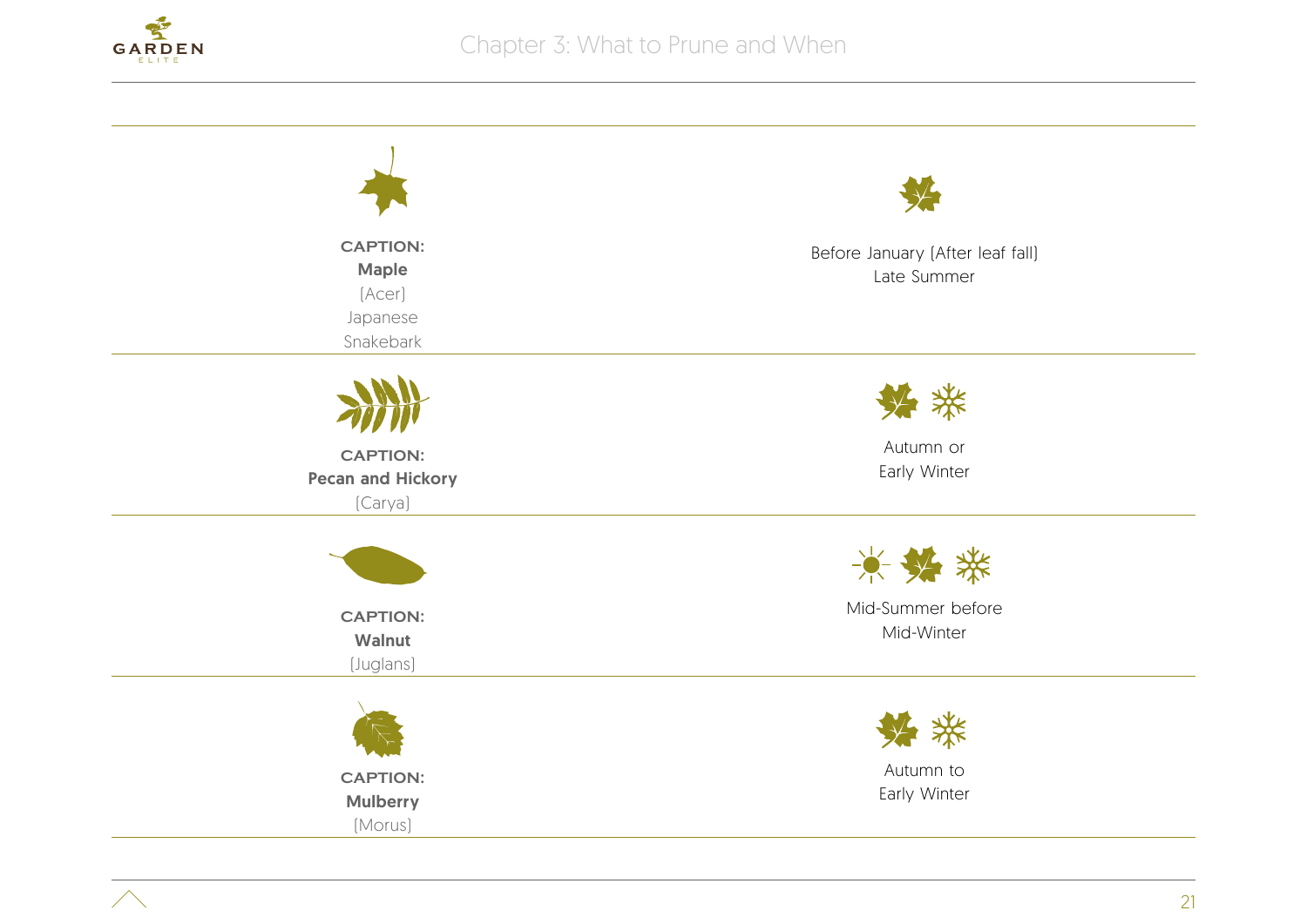

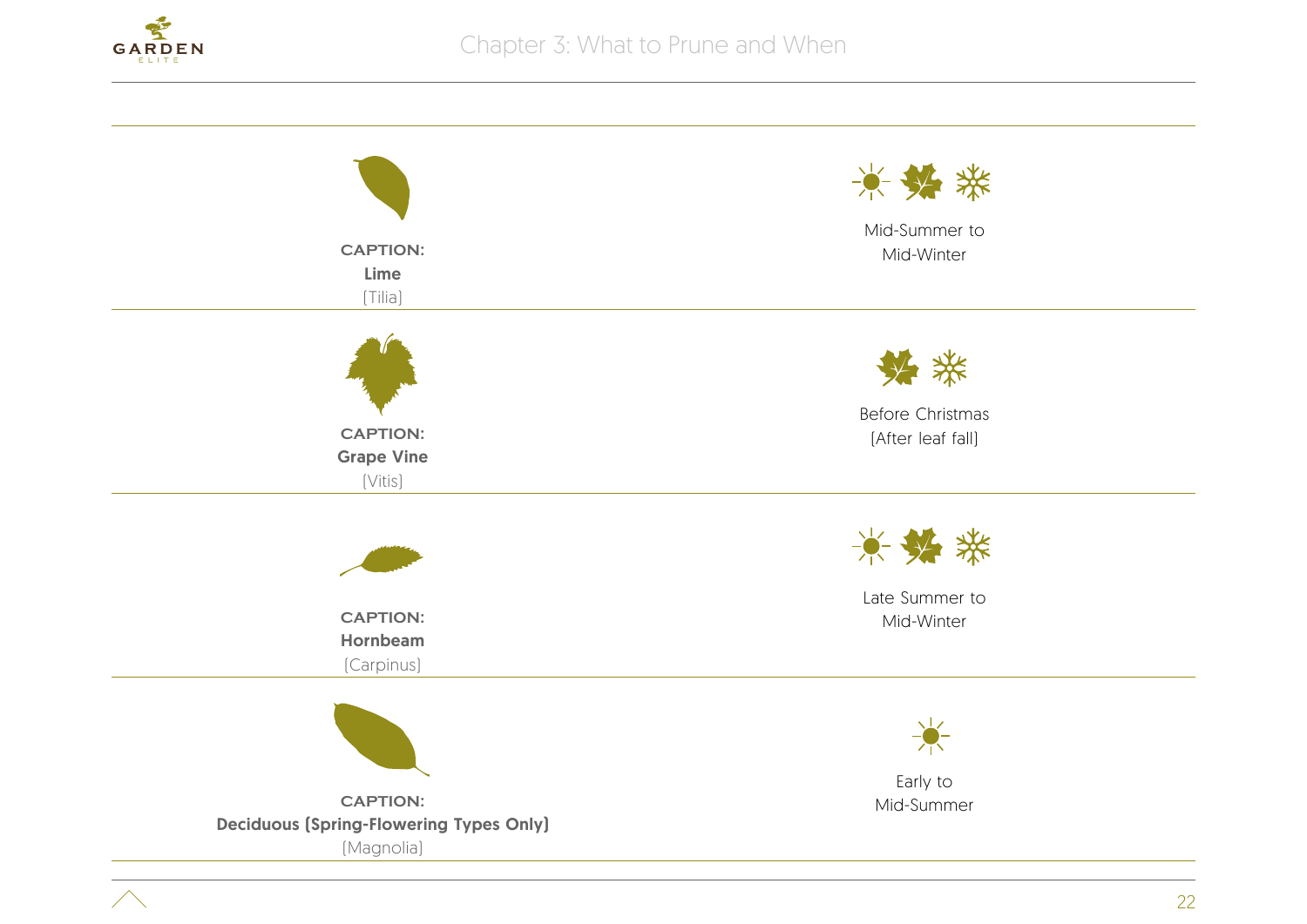

## **Chapter 4: Maintain Your Pruning Shears the Right Way**

## **Introduction**

Just like with most things in life to make your pruning shears last you have to maintain them. Cleaning, sharpening the blade and replacing it all helps. These processes are so easy to do as well. After a while they'll take you no time at all. And if you clean and sharpen your blade regularly it'll last a whole lot longer.

Let's show you how easy it is.

## **How to Keep Your Pruners Clean**

Pruners are just like any other gardening tool. They get dirty. That's just the way it goes. And dirt can really end up damaging your Alpha Six Pruning Shears. You see, dirt acts like a sponge. It attracts moisture and moisture causes rust.

The blades of your Alpha Six Pruning Shears are made of SK5 steel and have a rust-resistant and friction-less Teflon non-stick coating (PFTE). This helps against rust but you still need to clean them so that they last a long, long time.

So it's vital that you keep your secateurs clean.

Also clean shears as so much easier to use. No more straining your muscles squeezing the handles together. Plus, who doesn't want their job to be that little bit easier?

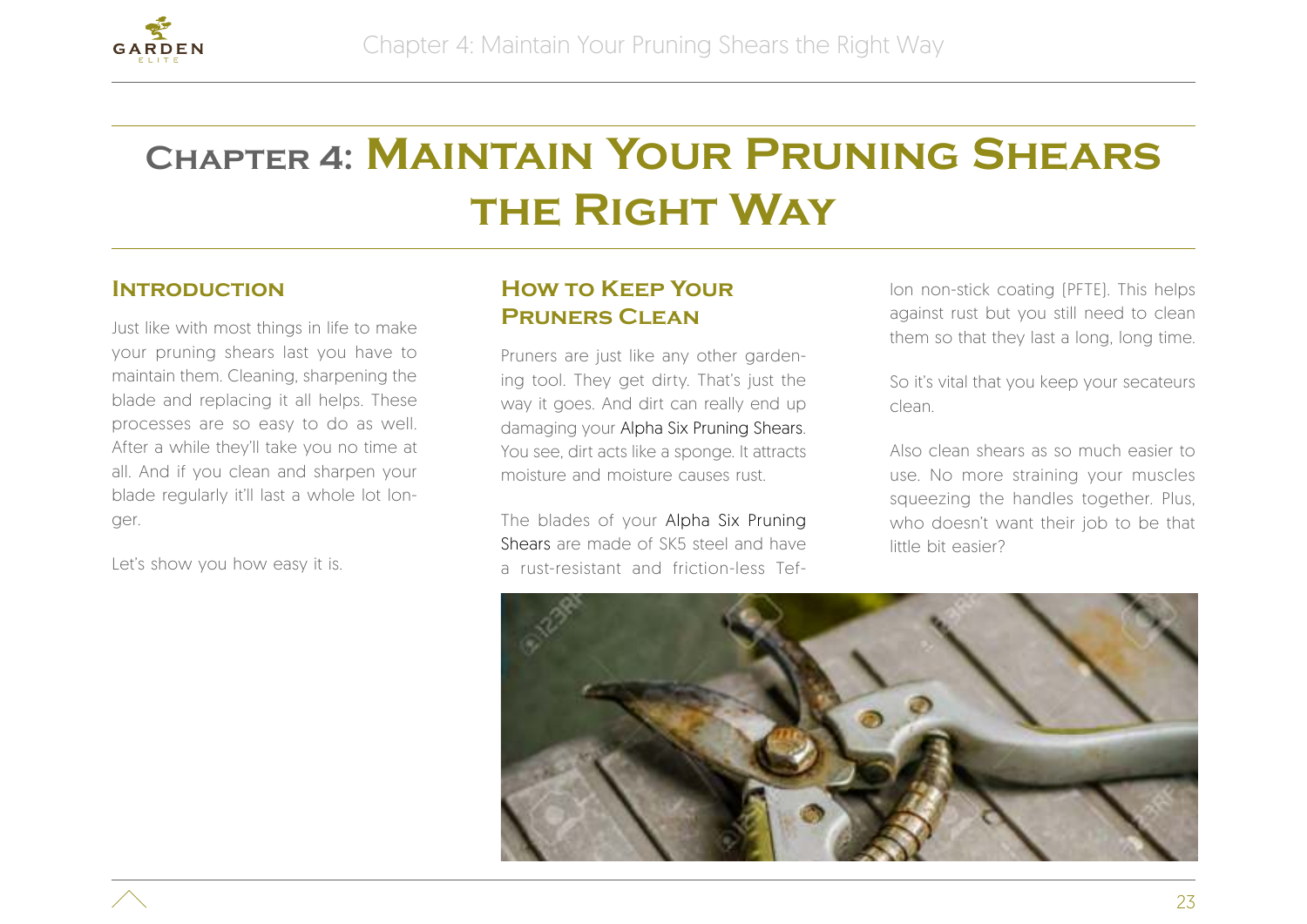

## $\triangle$  **STEP 1: DETERMINE THE DIRT**

The first thing you should do is determine the level of dirt on your hand pruners. This will determine which method you should use to clean them effectively.

## ¶ **Step 2: Clean**

If the blades are clogged with clumps of dirt, debris and rust you should use this method: Grab a small wire brush, about the same size as a toothbrush. You'll also need a bowl or bucket with some soapy water in it. Warm water works well at breaking down dirt so keep that in mind.

Now, wet the brush and scrub the metal to remove all the dirt. Wet the brush consistently throughout to make the job easier. You can even dip the shears in the water to remove any residue. Brush in whatever motion feels comfortable until the metal is clean.

#### $\triangle$  **STEP 3: DISINFECT**

Now you should disinfect the blades. You don't need to go out and buy an expensive cleaning product either. All you need is white vinegar. It's a natural cleaning agent. It'll fight against any bacteria preventing you from passing disease from plant to plant. We mentioned this briefly in Chapter 2. We recommend you disinfect your shears before moving on to the next plant, if the previous plant had some diseased branches.

## ¶ **Step 4: Dry**

Drying your shears is so important. The last thing you want is them to get rusty. Any cloth will work. Try not to pick one with loose fibres as they could end up clogging the blades. And you'll end up spending longer trying to remove them.

### ¶ **Step 5: Lubricate**

The final step is to coat the blades with oil. This will lubricate them, making every future cut ten times easier to make. WD-40 is a great product to use. It's such a versatile liquid that you're bound to use again and again throughout your home. Well worth the investment.

Rust is such a big problem with gardening tools, which is why we've made sure your pruning shears have a protective

coating. They're constantly surrounded by moisture so it seems difficult to prevent this from occurring. WD-40 is the answer though. It'll stop future rust from building up so you should start using it right from the beginning. Don't wait until you see the first signs of rust.

Spray the oil on the mechanism and the blades. Then use a rag or paper towel to wipe off any excess, leaving behind a thin layer.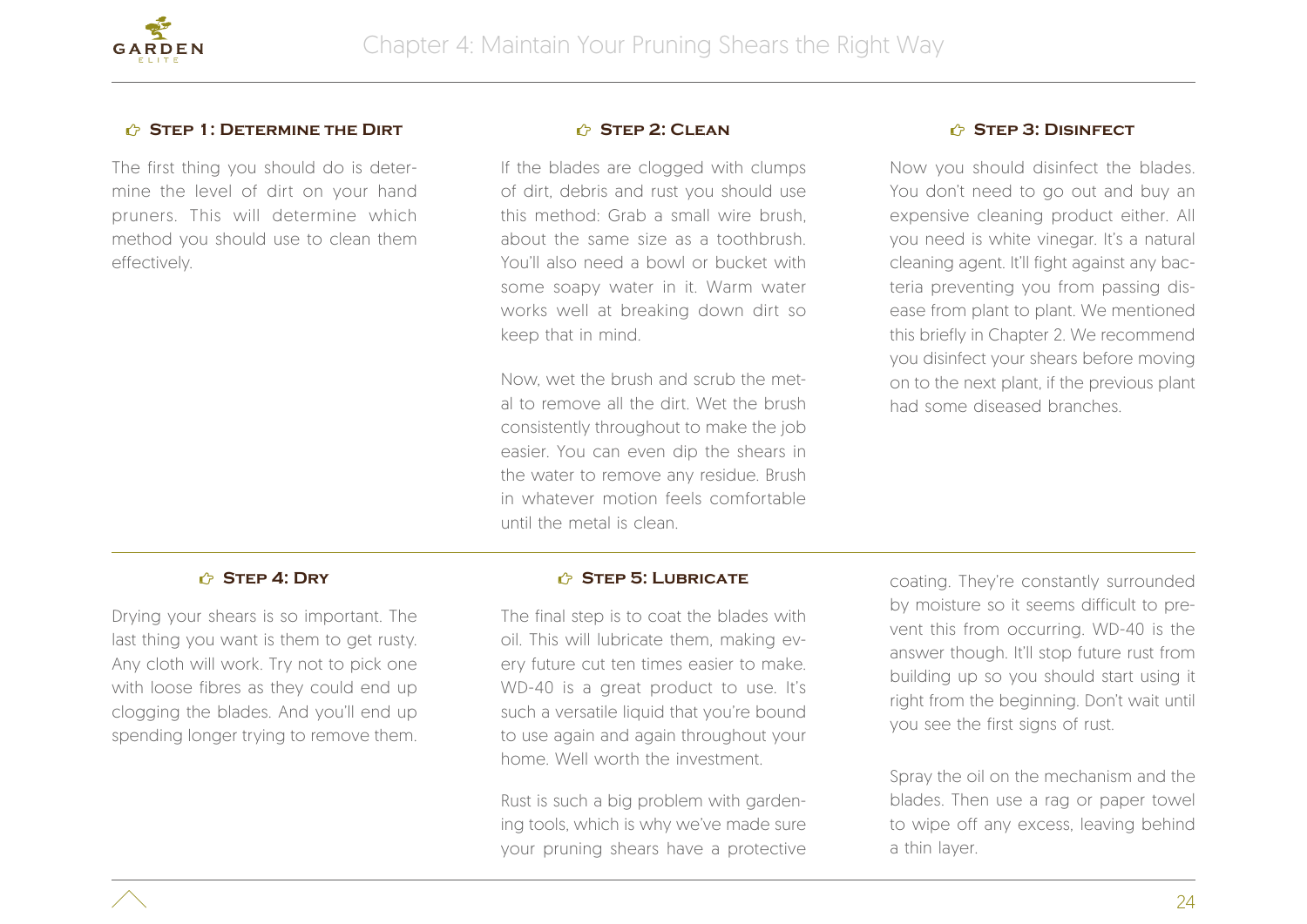

## **How to Replace the Blades**

At some point during the life of your Alpha Six Pruning Shears you will need to replace the blade. This'll depend on how often your shears and how heavy the workload is. Not to worry though.

We've included a replacement blade with your product for this very reason.

We couldn't just give you the blade and let you get on with it. That's not us. So we've written this section to show you the easiest and most effective way to replace your blade.

You'll find a one page version of this section, included with your Alpha Six Pruning Shears.

Right, let's get started.

### ¶ **Step 1: Safety First**

First things first, you should put some protective gloves on. We suggest leather ones as they'll offer your hands the most protection whilst still allowing you to grip everything securely.

Goggles are important too. You should always protect your eyes as you never know what could happen. Better safe than sorry, right?

## $$$  **STEP 2: UNLATCH AND DETACH**

Now unlatch the safety mechanism that keeps the hand pruners shut. The pruners will now be open. You should then remove the spring. This can be done by sliding the spring in on itself to remove it from one hook. Then unhooking the other end.

#### $$$  **STEP 3: UNSCREW AND REMOVE**

You'll need a suitable screwdriver to help you disassemble your shears. Use it to unscrew the centre nut by turning it anticlockwise. Remove the centre nut from the bolt and separate the two handles.

#### $\triangle$  **STEP 4: REMOVE AND REPLACE**

#### **Top Blade**

You'll find this blade in the top blade holder. Remove it. Clean the blade holder and place a new blade in it. Aligning it with the pins. You only need to replace the pins if they have been damaged.

#### **Anvil-Blade**

You'll need to unscrew two screws to get to this blade. Use your screwdriver again and spin it anti clockwise. Then separate the anvil-blade from its holder and clean the holder. Place a new blade into the fitting and fasten it in with the two previous screws.

#### **C<sub>2</sub>** STEP 5: REASSEMBLY

To reassemble the shears, insert the centre bolt into the bottom handle. Then set the top handle in place and tighten the centre nut by hand. Turn it clockwise until you can longer tighten it any further. Use a wrench to tighten it fully.

## ¶ **Step 6: Lock**

Insert the toothed segment on top of the centre nut and use the segment screw to lock it. Then refit the spring in the same way you detached it.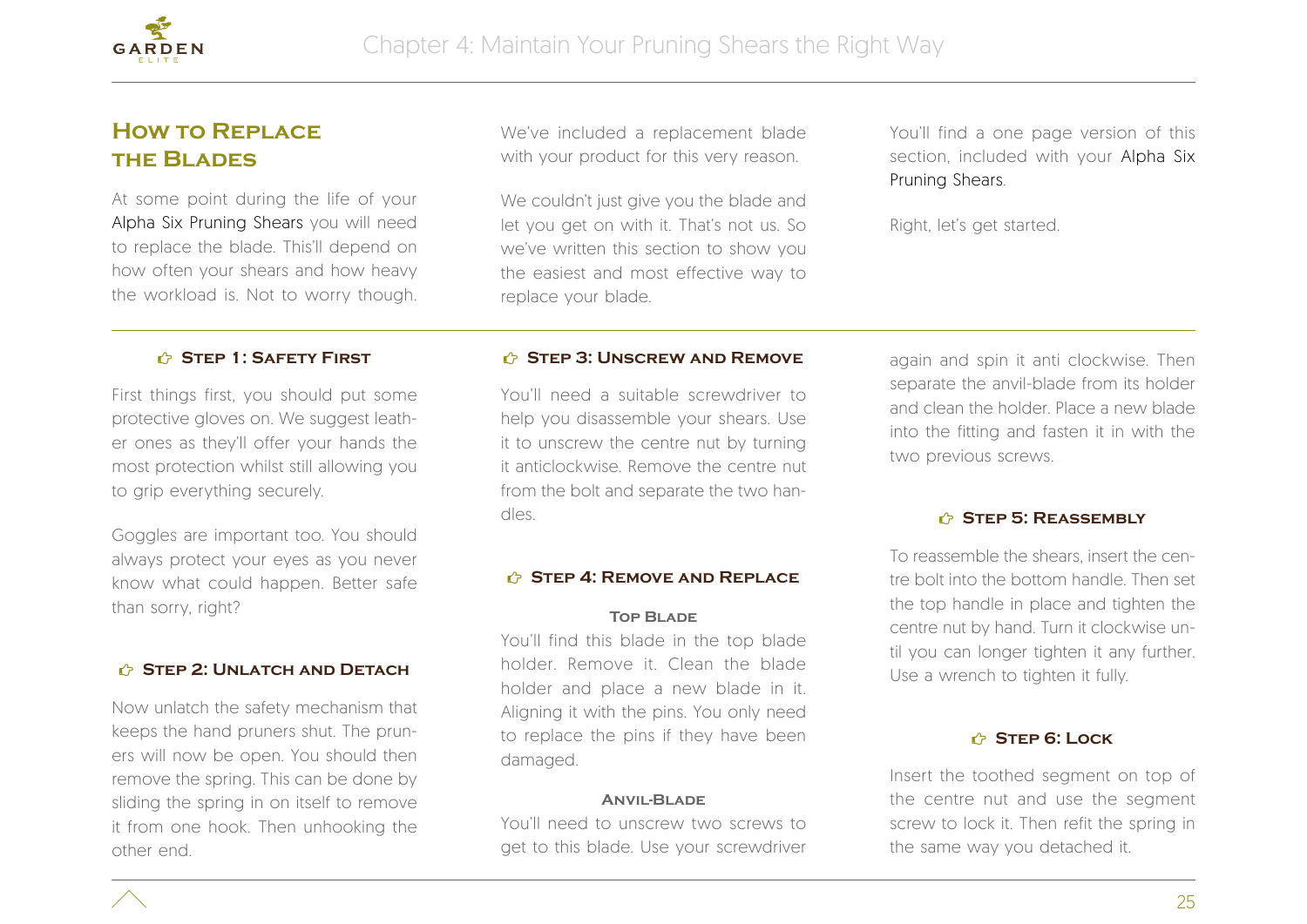

## **How to Sharpen Your Shears**

Sharpening the blade of your Alpha Six Pruning Shears is not only good for the plants, it's good for you too. With a sharper blade you won't have to put as much effort in when you prune. Thicker branches are easier to cut. You'll even end up creating much smoother cuts.

And clean cuts heal a lot quicker than rough cuts made with a dull blade. Hence, your plants will be healthier and will be able to fight off disease and insect infestation at a much higher rate.

### ¶ **Step 1: Clean**

Before you sharpen the blade on your Alpha Six Pruning Shears you should clean them. The amount of cleaning you have to do will depend on how dirty the blades are in the first place. Check out the cleaning section of this chapter above to determine which products and techniques you should use.

## ¶ **Step 2: Which File to Use**

Now you want to locate the bevel on the top blade. This is the section you'll be sharpening.

There are many types of files you could use but we suggest you use a diamond-coated flat file. It'll last you a whole lifetime so you won't have to replace it. Saving you time and money. You should lubricate this file before you

use it. All you need to do this is water. It remains flat making filing a lot quicker than with other file types.

### ¶ **Step 3: Safety**

Once you've grabbed your file you can begin to sharpen the blade. We suggest you hold the shears with the blades pointing away from you. Then use the file to grind against the bevel away from your body. Add water in between use to maintain lubrication throughout the filing process.

## $\bigcirc$  **STEP 4: FILE THE BEVEL**

File evenly and take your time with it. The blade is only small so it shouldn't take too long. You also don't need to be too rough. It won't take much to sharpen the blade fully. To file effectively rest the blade flush against the bevel. This

will maintain the existing shape and give it a nice finish.

## ¶ **Step 5: Don't File the Underside**

You shouldn't need to file the underside of the blade. If you run your finger gently over it you should be able to feel its texture. Smooth undersides require no action. If it's rough though you can run the file lightly over it to smoothen it out. Remember only do this lightly. You'll want to keep the underside of the blade flat to ensure the blades cut cleanly when they cross each other.

And that's it. Job done.

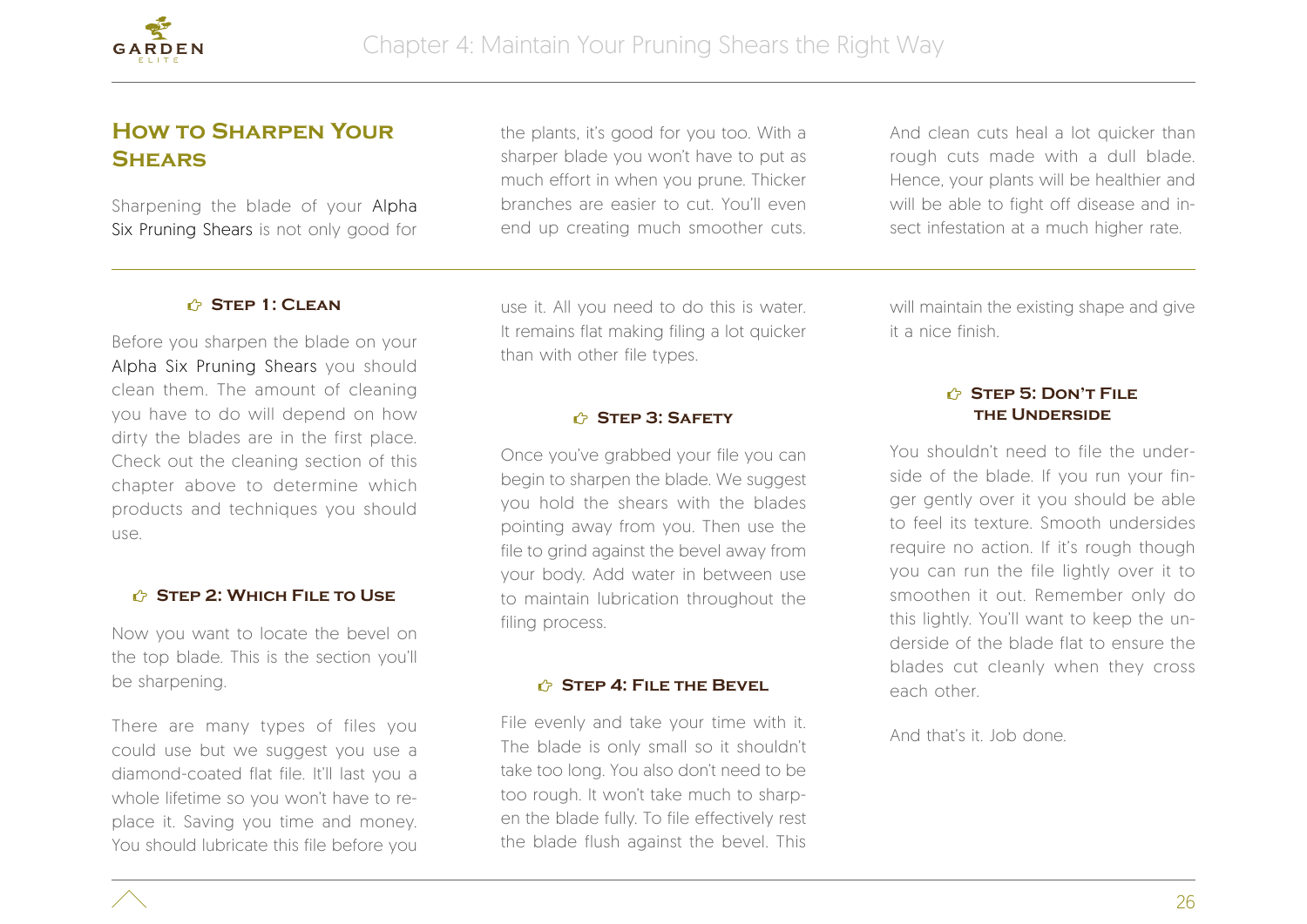

## **Maintenance Tips**

There are a few other things you do to maintain your hand pruners. Little things that could really help to extend their lifespan. These tips will literally take no time at all.

## **Regularly check the pivot joint**

If your shears start to not make clean cuts the first thing you should do is check the pivot joint. This is the joint from which the shears rotate around. You'll find it in the center. It may have loosened over time. Nothing to worry about though. Tighten it to restore it with an adjustable wrench.

You may have to replace the bolt and nut if they have been stripped out and you have trouble tightening the pivot joint.

## **Buff away rust**

If you see rust appearing on your shears don't panic. You can use steel wool or a wire brush to buff away any rust spots. Try to catch it early though. Minimal damage is a lot easier to get rid of than severe damage that may be irreparable. Consider changing your cleaning routine too. It's easy to maintain your shears with our recommendations so try them out.



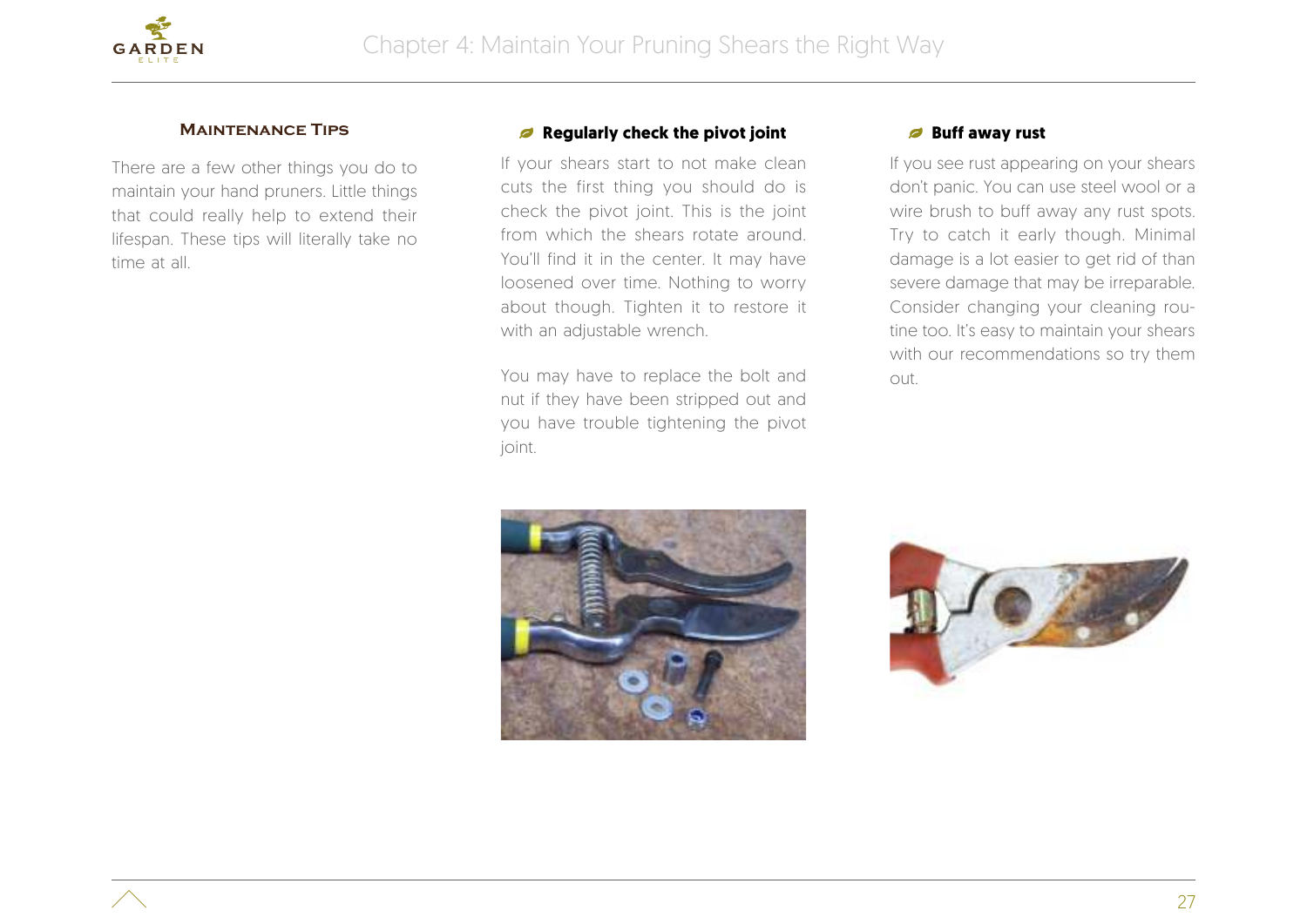

## **Chapter 5: Where Can You Find out More Information?**

There are literally hundreds and hundreds of websites all across the internet about pruning and pruning shears. To make life easy for you, we've done all the hard work. We've gone through a large portion of them to find the best ones. These sites will expand on what we've already told you. So you can increase your knowledge further if you want to. We'll try and show you at least one site per area covered in this eBook. So let's get started.

- The Importance of Pruning https://ag.arizona.edu/pubs/garden/mg/pruning/reasons.html
- **Pruning Do's and Don'ts** https://www.greening.gov.hk/filemanager/content/pdf/tree\_care/factsheet\_e.pdf
- **J** Top Pruning Methods

http://gardening.about.com/od/gardenprimer/ss/GardenMaint.htm

How to Make the Best Cut

https://www.greening.gov.hk/filemanager/content/pdf/tree\_care/factsheet\_e.pdf

**Pruning Tips and Techniques** 

http://content.ces.ncsu.edu/general-pruning-techniques

## **Other Resources**



You should also check out our blog:

And our Facebook Page too:

## Plant Types

- **Bryophytes** http://www.theplantlist.org/browse/B/
- **Pteridophytes** http://www.theplantlist.org/browse/P/
- Gymnosperms http://www.theplantlist.org/browse/G/
- **Angiosperms** http://www.theplantlist.org/browse/A/
- What to Prune When http://www.bhg.com/gardening/trees-shrubs-vines/care/what-to-prune-when/
- Plants Prone to Bleeding https://www.rhs.org.uk/advice/profile?PID=325
- How to Keep Your Pruners Clean http://www.rose.org/wp-content/uploads/2011/03/Carole-Mainwaring-Cleaning-Pruners.pdf
- How to Replace the Blades http://motherhood.modernmom.com/replace-blades-pruning-shears-13315.html
- How to Sharpen Your Shears

http://www.finegardening.com/sharpening-pruners